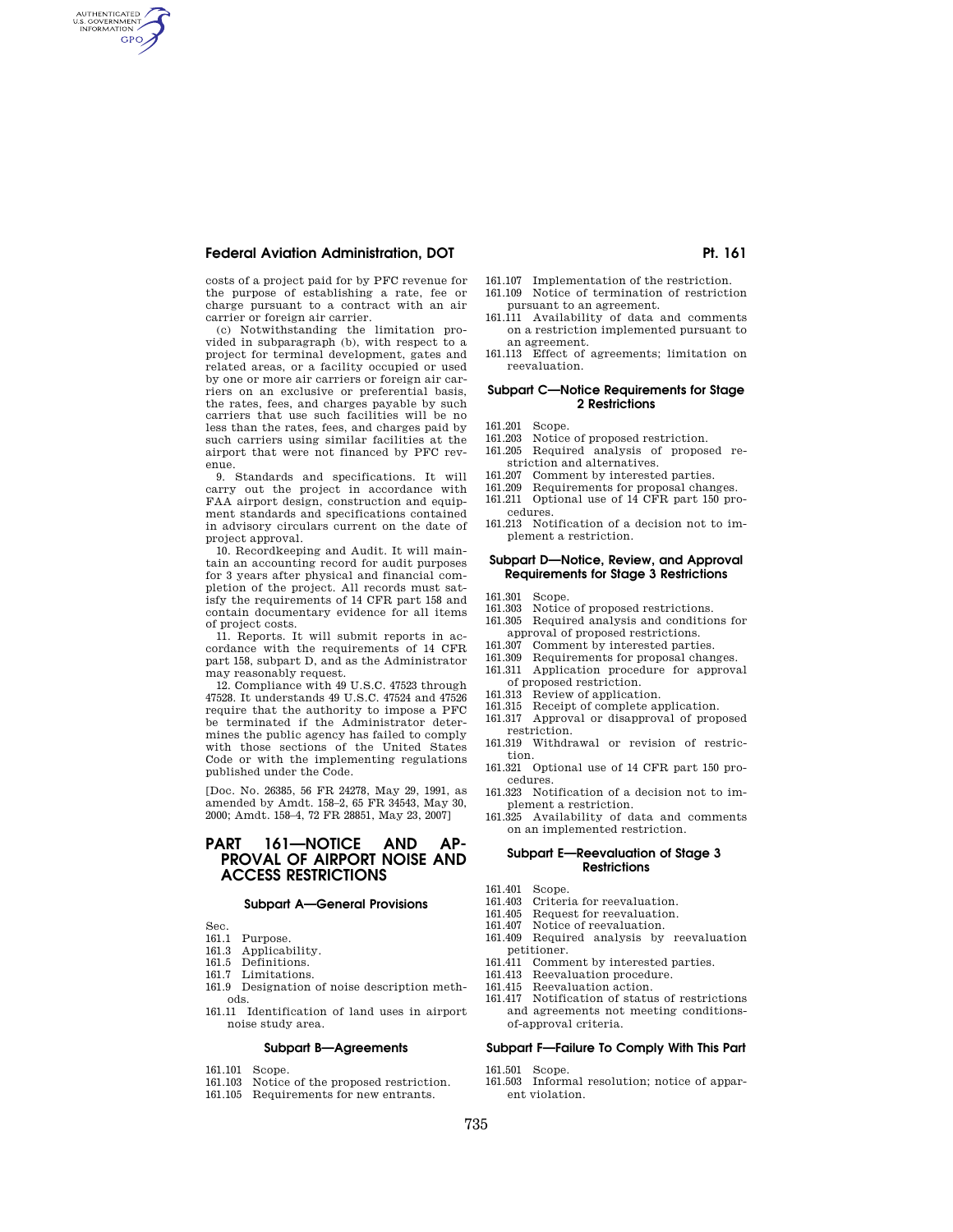161.505 Notice of proposed termination of airport grant funds and passenger facility charges.

AUTHORITY: 49 U.S.C. 106(g), 47523–47527, 47533.

SOURCE: Docket No. 26432, 56 FR 48698, Sept. 25, 1991, unless otherwise noted.

## **Subpart A—General Provisions**

## **§ 161.1 Purpose.**

This part implements the Airport Noise and Capacity Act of 1990 (49 U.S.C. App. 2153, 2154, 2155, and 2156). It prescribes:

(a) Notice requirements and procedures for airport operators implementing Stage 3 aircraft noise and access restrictions pursuant to agreements between airport operators and aircraft operators;

(b) Analysis and notice requirements for airport operators proposing Stage 2 aircraft noise and access restrictions;

(c) Notice, review, and approval requirements for airport operators proposing Stage 3 aircraft noise and access restrictions; and

(d) Procedures for Federal Aviation Administration reevaluation of agreements containing restrictions on Stage 3 aircraft operations and of aircraft noise and access restrictions affecting Stage 3 aircraft operations imposed by airport operators.

## **§ 161.3 Applicability.**

(a) This part applies to airports imposing restrictions on Stage 2 aircraft operations proposed after October 1, 1990, and to airports imposing restrictions on Stage 3 aircraft operations that became effective after October 1, 1990.

(b) This part also applies to airports enacting amendments to airport noise and access restrictions in effect on October 1, 1990, but amended after that date, where the amendment reduces or limits aircraft operations or affects aircraft safety.

(c) The notice, review, and approval requirements set forth in this part apply to all airports imposing noise or access restrictions as defined in §161.5 of this part.

# **§ 161.1 14 CFR Ch. I (1–1–11 Edition)**

# **§ 161.5 Definitions.**

For the purposes of this part, the following definitions apply:

*Agreement* means a document in writing signed by the airport operator; those aircraft operators currently operating at the airport that would be affected by the noise or access restriction; and all affected new entrants planning to provide new air service within 180 days of the effective date of the restriction that have submitted to the airport operator a plan of operations and notice of agreement to the restriction.

*Aircraft operator,* for purposes of this part, means any owner of an aircraft that operates the aircraft, i.e., uses, causes to use, or authorizes the use of the aircraft; or in the case of a leased aircraft, any lessee that operates the aircraft pursuant to a lease. As used in this part, aircraft operator also means any representative of the aircraft owner, or in the case of a leased aircraft, any representative of the lessee empowered to enter into agreements with the airport operator regarding use of the airport by an aircraft.

*Airport* means any area of land or water, including any heliport, that is used or intended to be used for the landing and takeoff of aircraft, and any appurtenant areas that are used or intended to be used for airport buildings or other airport facilities or rights-ofway, together with all airport buildings and facilities located thereon.

*Airport noise study area* means that area surrounding the airport within the noise contour selected by the applicant for study and must include the noise contours required to be developed for noise exposure maps specified in 14 CFR part 150.

*Airport operator* means the airport proprietor.

*Aviation user class* means the following categories of aircraft operators: air carriers operating under parts 121 or 129 of this chapter; commuters and other carriers operating under part 135 of this chapter; general aviation, military, or government operations.

*Day-night average sound level (DNL)*  means the 24-hour average sound level, in decibels, for the period from midnight to midnight, obtained after the addition of ten decibels to sound levels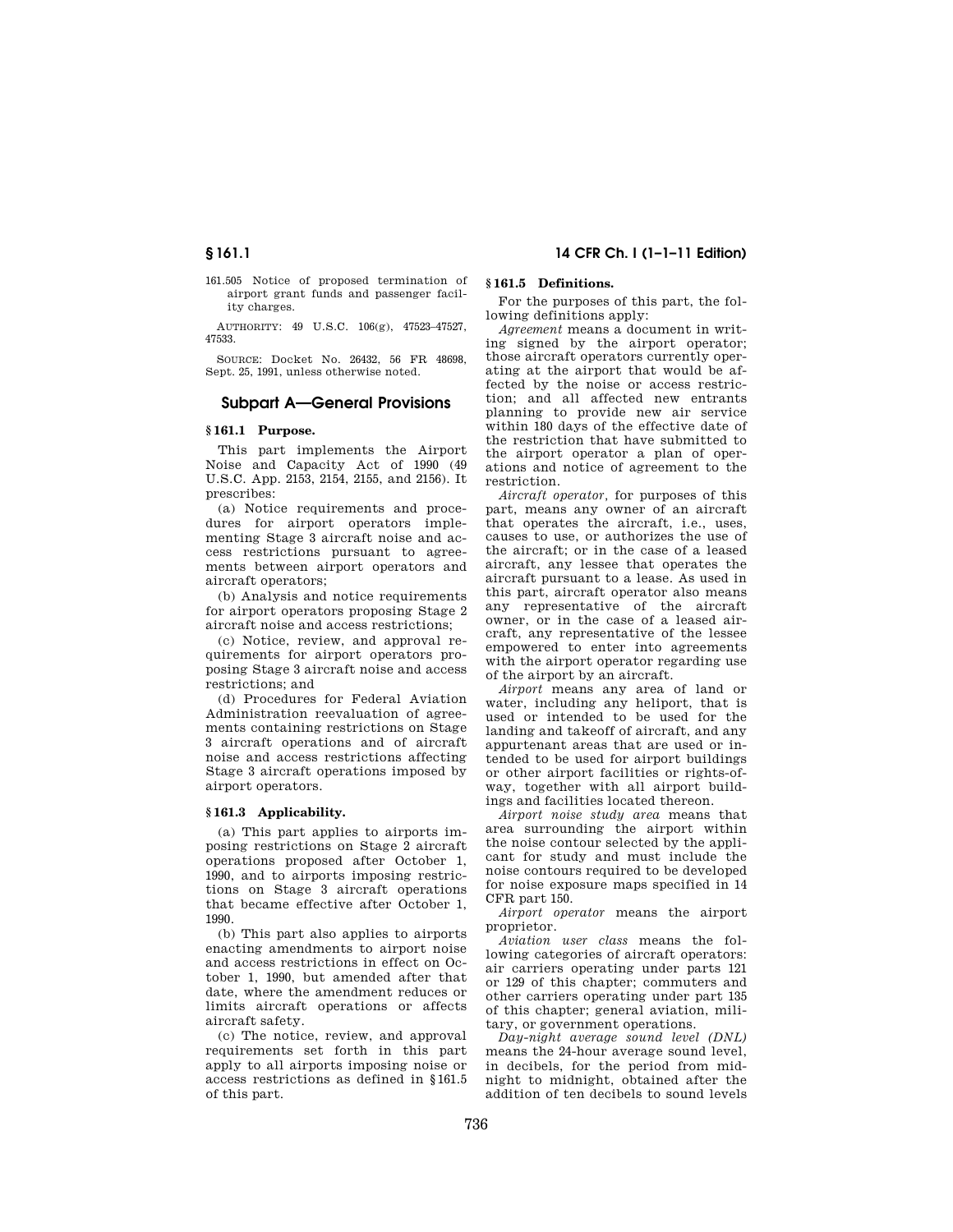for the periods between midnight and 7 a.m., and between 10 p.m. and midnight, local time, as defined in 14 CFR part 150. (The scientific notation for DNL is  $L_{dn}$ ).

*Noise or access restrictions* means restrictions (including but not limited to provisions of ordinances and leases) affecting access or noise that affect the operations of Stage 2 or Stage 3 aircraft, such as limits on the noise generated on either a single-event or cumulative basis; a limit, direct or indirect, on the total number of Stage 2 or Stage 3 aircraft operations; a noise budget or noise allocation program that includes Stage 2 or Stage 3 aircraft; a restriction imposing limits on hours of operations; a program of airport-use charges that has the direct or indirect effect of controlling airport noise; and any other limit on Stage 2 or Stage 3 aircraft that has the effect of controlling airport noise. This definition does not include peak-period pricing programs where the objective is to align the number of aircraft operations with airport capacity.

*Stage 2 aircraft* means an aircraft that has been shown to comply with the Stage 2 requirements under 14 CFR part 36.

*Stage 3 aircraft* means an aircraft that has been shown to comply with the Stage 3 requirements under 14 CFR part 36.

[Doc. No. 26432, 56 FR 48698, Sept. 25, 1991, as amended by Amdt. 161–2, 66 FR 21067, Apr. 27, 2001]

## **§ 161.7 Limitations.**

(a) Aircraft operational procedures that must be submitted for adoption by the FAA, such as preferential runway use, noise abatement approach and departure procedures and profiles, and flight tracks, are not subject to this part. Other noise abatement procedures, such as taxiing and engine runups, are not subject to this part unless the procedures imposed limit the total number of Stage 2 or Stage 3 aircraft operations, or limit the hours of Stage 2 or Stage 3 aircraft operations, at the airport.

(b) The notice, review, and approval requirements set forth in this part do not apply to airports with restrictions as specified in 49 U.S.C. App.  $2153(a)(2)(C)$ :

(1) A local action to enforce a negotiated or executed airport aircraft noise or access agreement between the airport operator and the aircraft operator in effect on November 5, 1990.

(2) A local action to enforce a negotiated or executed airport aircraft noise or access restriction the airport operator and the aircraft operators agreed to before November 5, 1990.

(3) An intergovernmental agreement including airport aircraft noise or access restriction in effect on November 5, 1990.

(4) A subsequent amendment to an airport aircraft noise or access agreement or restriction in effect on November 5, 1990, where the amendment does not reduce or limit aircraft operations or affect aircraft safety.

(5) A restriction that was adopted by an airport operator on or before October 1, 1990, and that was stayed as of October 1, 1990, by a court order or as a result of litigation, if such restriction, or a part thereof, is subsequently allowed by a court to take effect.

(6) In any case in which a restriction described in paragraph (b)(5) of this section is either partially or totally disallowed by a court, any new restriction imposed by an airport operator to replace such disallowed restriction, if such new restriction would not prohibit aircraft operations in effect on November 5, 1990.

(7) A local action that represents the adoption of the final portion of a program of a staged airport aircraft noise or access restriction, where the initial portion of such program was adopted during calendar year 1988 and was in effect on November 5, 1990.

(c) The notice, review, and approval requirements of subpart D of this part with regard to Stage 3 aircraft restrictions do not apply if the FAA has, prior to November 5, 1990, formed a working group (outside of the process established by 14 CFR part 150) with a local airport operator to examine the noise impact of air traffic control procedure changes. In any case in which an agreement relating to noise reductions at such airport is then entered into between the airport proprietor and an air carrier or air carrier constituting a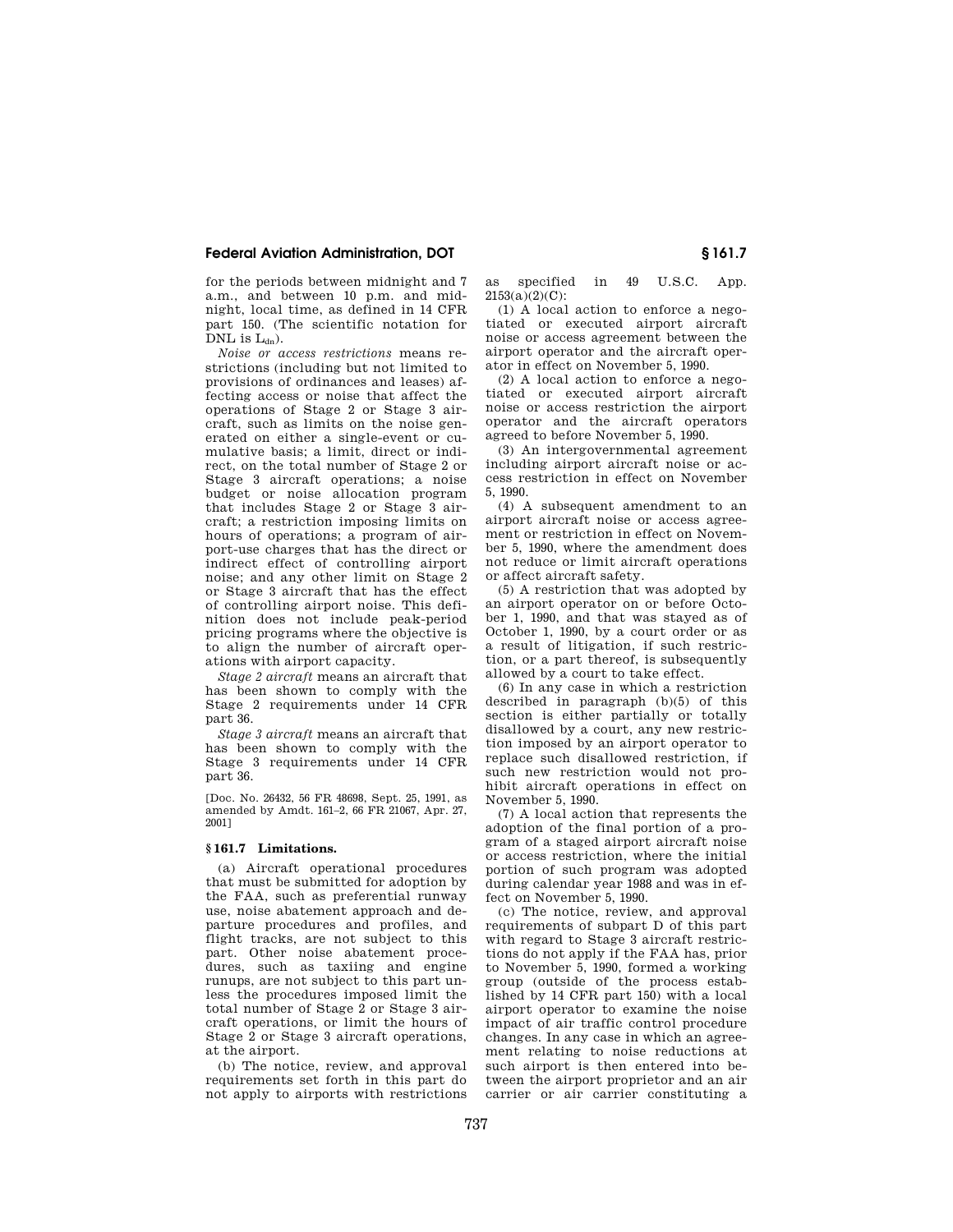majority of the air carrier users of such airport, the requirements of subparts B and D of this part with respect to restrictions on Stage 3 aircraft operations do apply to local actions to enforce such agreements.

(d) Except to the extent required by the application of the provisions of the Act, nothing in this part eliminates, invalidates, or supersedes the following:

(1) Existing law with respect to airport noise or access restrictions by local authorities;

(2) Any proposed airport noise or access regulation at a general aviation airport where the airport proprietor has formally initiated a regulatory or legislative process on or before October 1, 1990; and

(3) The authority of the Secretary of Transportation to seek and obtain such legal remedies as the Secretary considers appropriate, including injunctive relief.

## **§ 161.9 Designation of noise description methods.**

For purposes of this part, the following requirements apply:

(a) The sound level at an airport and surrounding areas, and the exposure of individuals to noise resulting from operations at an airport, must be established in accordance with the specifications and methods prescribed under appendix A of 14 CFR part 150; and

(b) Use of computer models to create noise contours must be in accordance with the criteria prescribed under appendix A of 14 CFR part 150.

## **§ 161.11 Identification of land uses in airport noise study area.**

For the purposes of this part, uses of land that are normally compatible or noncompatible with various noise-exposure levels to individuals around airports must be identified in accordance with the criteria prescribed under appendix A of 14 CFR part 150. Determination of land use must be based on professional planning, zoning, and building and site design information and expertise.

# **§ 161.9 14 CFR Ch. I (1–1–11 Edition)**

# **Subpart B—Agreements**

# **§ 161.101 Scope.**

(a) This subpart applies to an airport operator's noise or access restriction on the operation of Stage 3 aircraft that is implemented pursuant to an agreement between an airport operator and all aircraft operators affected by the proposed restriction that are serving or will be serving such airport within 180 days of the date of the proposed restriction.

(b) For purposes of this subpart, an agreement shall be in writing and signed by:

(1) The airport operator;

(2) Those aircraft operators currently operating at the airport who would be affected by the noise or access restriction; and

(3) All new entrants that have submitted the information required under §161.105(a) of this part.

(c) This subpart does not apply to restrictions exempted in §161.7 of this part.

(d) This subpart does not limit the right of an airport operator to enter into an agreement with one or more aircraft operators that restricts the operation of Stage 2 or Stage 3 aircraft as long as the restriction is not enforced against aircraft operators that are not party to the agreement. Such an agreement is not covered by this subpart except that an aircraft operator may apply for sanctions pursuant to subpart F of this part for restrictions the airport operator seeks to impose other than those in the agreement.

## **§ 161.103 Notice of the proposed restriction.**

(a) An airport operator may not implement a Stage 3 restriction pursuant to an agreement with all affected aircraft operators unless there has been public notice and an opportunity for comment as prescribed in this subpart.

(b) In order to establish a restriction in accordance with this subpart, the airport operator shall, at least 45 days before implementing the restriction, publish a notice of the proposed restriction in an areawide newspaper or newspapers that either singly or together has general circulation throughout the airport vicinity or airport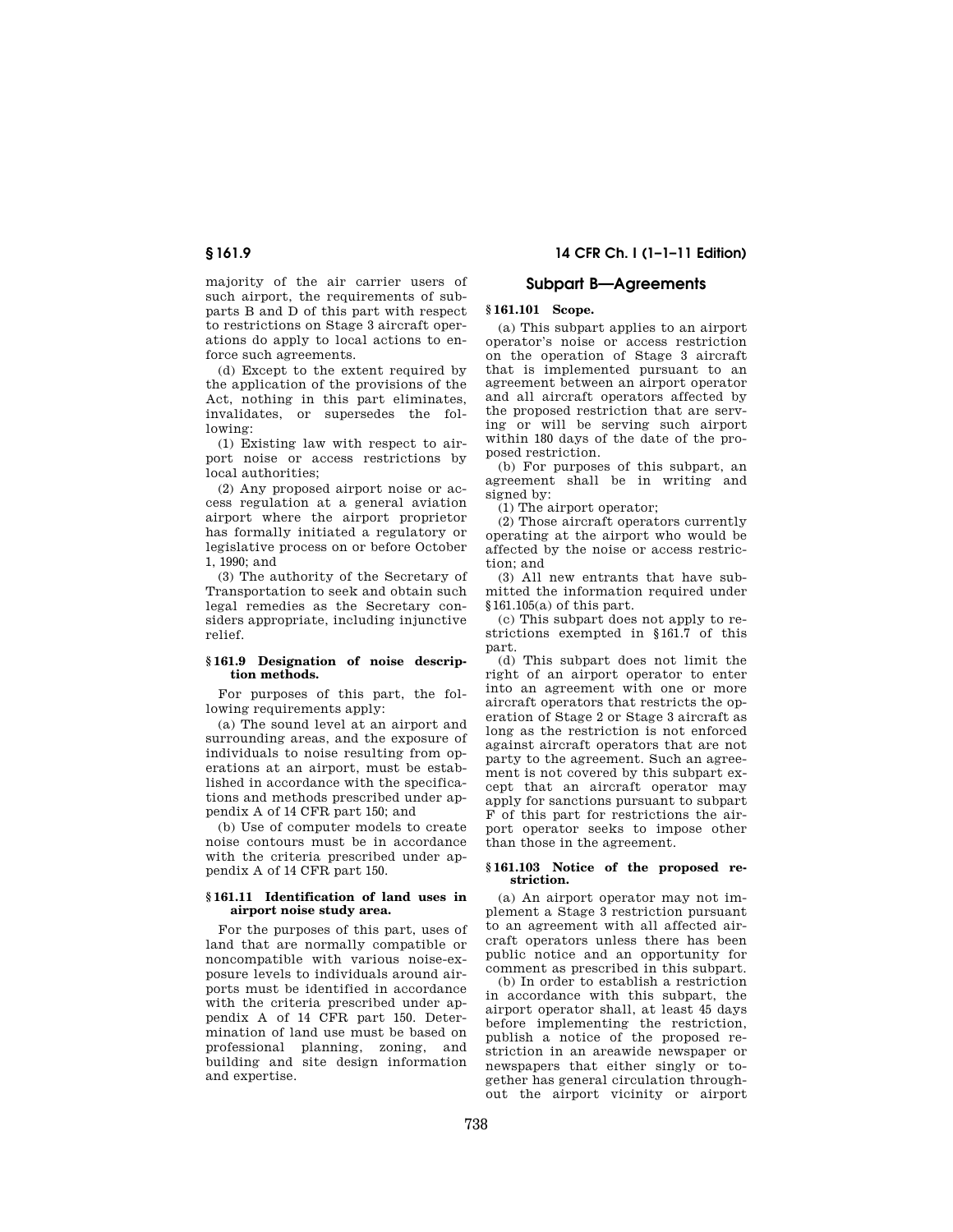noise study area, if one has been delineated; post a notice in the airport in a prominent location accessible to airport users and the public; and directly notify in writing the following parties:

(1) Aircraft operators providing scheduled passenger or cargo service at the airport; affected operators of aircraft based at the airport; potential new entrants that are known to be interested in serving the airport; and aircraft operators known to be routinely providing non-scheduled service;

(2) The Federal Aviation Administration;

(3) Each Federal, state, and local agency with land use control jurisdiction within the vicinity of the airport, or the airport noise study area, if one has been delineated;

(4) Fixed-base operators and other airport tenants whose operations may be affected by the proposed restriction; and

(5) Community groups and business organizations that are known to be interested in the proposed restriction.

(c) Each direct notice provided in accordance with paragraph (b) of this section shall include:

(1) The name of the airport and associated cities and states;

(2) A clear, concise description of the proposed restriction, including sanctions for noncompliance and a statement that it will be implemented pursuant to a signed agreement;

(3) A brief discussion of the specific need for and goal of the proposed restriction;

(4) Identification of the operators and the types of aircraft expected to be affected;

(5) The proposed effective date of the restriction and any proposed enforcement mechanism;

(6) An invitation to comment on the proposed restriction, with a minimum 45-day comment period;

(7) Information on how to request copies of the restriction portion of the agreement, including any sanctions for noncompliance;

(8) A notice to potential new entrant aircraft operators that are known to be interested in serving the airport of the requirements set forth in §161.105 of this part; and

(9) Information on how to submit a new entrant application, comments, and the address for submitting applications and comments to the airport operator, including identification of a contact person at the airport.

(d) The Federal Aviation Administration will publish an announcement of the proposed restriction in the FED-ERAL REGISTER.

[Docket No. 26432, 56 FR 48698, Sept. 25, 1991; 56 FR 51258, Oct. 10, 1991]

#### **§ 161.105 Requirements for new entrants.**

(a) Within 45 days of the publication of the notice of a proposed restriction<br>by the airport operator under the airport operator under §161.103(b) of this part, any person intending to provide new air service to the airport within 180 days of the proposed date of implementation of the restriction (as evidenced by submission of a plan of operations to the airport operator) must notify the airport operator if it would be affected by the restriction contained in the proposed agreement, and either that it—

(1) Agrees to the restriction; or

(2) Objects to the restriction.

(b) Failure of any person described in §161.105(a) of this part to notify the airport operator that it objects to the proposed restriction will constitute waiver of the right to claim that it did not consent to the agreement and render that person ineligible to use lack of signature as ground to apply for sanctions under subpart F of this part for two years following the effective date of the restriction. The signature of such a person need not be obtained by the airport operator in order to comply with §161.107(a) of this part.

(c) All other new entrants are also ineligible to use lack of signature as ground to apply for sanctions under subpart F of this part for two years.

## **§ 161.107 Implementation of the restriction.**

(a) To be eligible to implement a Stage 3 noise or access restriction under this subpart, an airport operator shall have the restriction contained in an agreement as defined in §161.101(b) of this part.

(b) An airport operator may not implement a restriction pursuant to an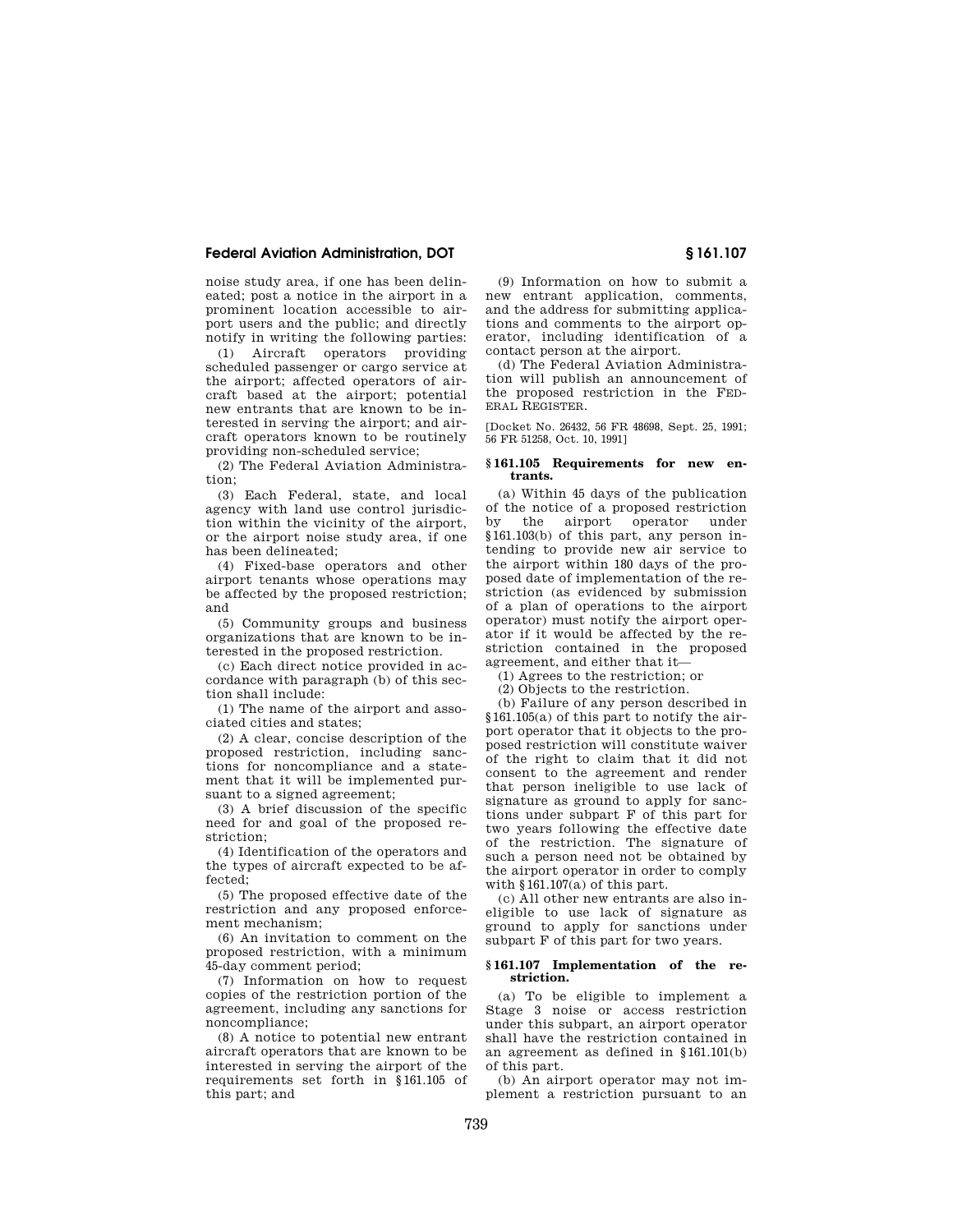agreement until the notice and comment requirements of §161.103 of this part have been met.

(c) Each airport operator must notify the Federal Aviation Administration of the implementation of a restriction pursuant to an agreement and must include in the notice evidence of compliance with §161.103 and a copy of the signed agreement.

#### **§ 161.109 Notice of termination of restriction pursuant to an agreement.**

An airport operator must notify the FAA within 10 days of the date of termination of a restriction pursuant to an agreement under this subpart.

#### **§ 161.111 Availability of data and comments on a restriction implemented pursuant to an agreement.**

The airport operator shall retain all relevant supporting data and all comments relating to a restriction implemented pursuant to an agreement for as long as the restriction is in effect. The airport operator shall make these materials available for inspection upon request by the FAA. The information shall be made available for inspection by any person during the pendency of any petition for reevaluation found justified by the FAA.

## **§ 161.113 Effect of agreements; limitation on reevaluation.**

(a) Except as otherwise provided in this subpart, a restriction implemented by an airport operator pursuant to this subpart shall have the same force and effect as if it had been a restriction implemented in accordance with subpart D of this part.

(b) A restriction implemented by an airport operator pursuant to this subpart may be subject to reevaluation by the FAA under subpart E of this part.

# **Subpart C—Notice Requirements for Stage 2 Restrictions**

## **§ 161.201 Scope.**

(a) This subpart applies to:

(1) An airport imposing a noise or access restriction on the operation of Stage 2 aircraft, but not Stage 3 aircraft, proposed after October 1, 1990.

(2) An airport imposing an amendment to a Stage 2 restriction, if the

**§ 161.109 14 CFR Ch. I (1–1–11 Edition)** 

amendment is proposed after October 1, 1990, and reduces or limits Stage 2 aircraft operations (compared to the restriction that it amends) or affects aircraft safety.

(b) This subpart does not apply to an airport imposing a Stage 2 restriction specifically exempted in §161.7 or a Stage 2 restriction contained in an agreement as long as the restriction is not enforced against aircraft operators that are not parties to the agreement.

#### **§ 161.203 Notice of proposed restriction.**

(a) An airport operator may not implement a Stage 2 restriction within the scope of §161.201 unless the airport operator provides an analysis of the proposed restriction, prepared in accordance with §161.205, and a public notice and opportunity for comment as prescribed in this subpart. The notice and analysis required by this subpart shall be completed at least 180 days prior to the effective date of the restriction.

(b) Except as provided in §161.211, an airport operator must publish a notice of the proposed restriction in an areawide newspaper or newspapers that either singly or together has general circulation throughout the airport noise study area; post a notice in the airport in a prominent location accessible to airport users and the public; and directly notify in writing the following parties:

(1) Aircraft operators providing scheduled passenger or cargo service at the airport; operators of aircraft based at the airport; potential new entrants that are known to be interested in serving the airport; and aircraft operators known to be routinely providing nonscheduled service that may be affected by the proposed restriction;

(2) The Federal Aviation Administration;

(3) Each Federal, state, and local agency with land-use control jurisdiction within the airport noise study area;

(4) Fixed-base operators and other airport tenants whose operations may be affected by the proposed restriction; and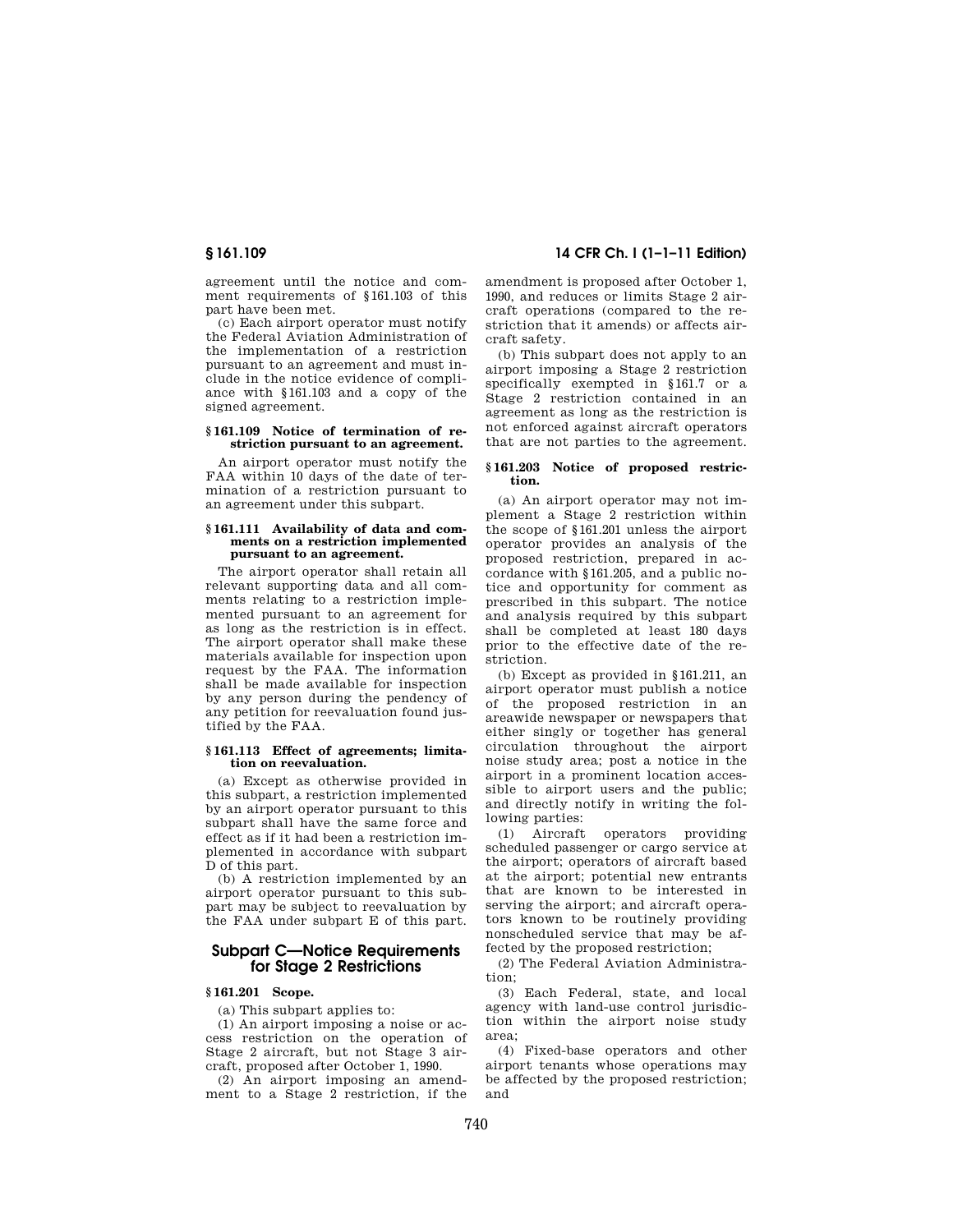(5) Community groups and business organizations that are known to be interested in the proposed restriction.

(c) Each notice provided in accordance with paragraph (b) of this section shall include:

(1) The name of the airport and associated cities and states;

(2) A clear, concise description of the proposed restriction, including a statement that it will be a mandatory Stage 2 restriction, and where the complete text of the restriction, and any sanctions for noncompliance, are available for public inspection;

(3) A brief discussion of the specific need for, and goal of, the restriction;

(4) Identification of the operators and the types of aircraft expected to be affected;

(5) The proposed effective date of the restriction, the proposed method of implementation (e.g., city ordinance, airport rule, lease), and any proposed enforcement mechanism;

(6) An analysis of the proposed restriction, as required by §161.205 of this subpart, or an announcement of where the analysis is available for public inspection;

(7) An invitation to comment on the proposed restriction and analysis, with a minimum 45-day comment period;

(8) Information on how to request copies of the complete text of the proposed restriction, including any sanctions for noncompliance, and the analysis (if not included with the notice); and

(9) The address for submitting comments to the airport operator, including identification of a contact person at the airport.

(d) At the time of notice, the airport operator shall provide the FAA with a full text of the proposed restriction, including any sanctions for noncompliance.

(e) The Federal Aviation Administration will publish an announcement of the proposed Stage 2 restriction in the FEDERAL REGISTER.

## **§ 161.205 Required analysis of proposed restriction and alternatives.**

(a) Each airport operator proposing a noise or access restriction on Stage 2 aircraft operations shall prepare the following and make it available for public comment:

(1) An analysis of the anticipated or actual costs and benefits of the proposed noise or access restriction;

(2) A description of alternative restrictions; and

(3) A description of the alternative measures considered that do not involve aircraft restrictions, and a comparison of the costs and benefits of such alternative measures to costs and benefits of the proposed noise or access restriction.

(b) In preparing the analyses required by this section, the airport operator shall use the noise measurement systems and identify the airport noise study area as specified in §§161.9 and 161.11, respectively; shall use currently accepted economic methodology; and shall provide separate detail on the costs and benefits of the proposed restriction with respect to the operations of Stage 2 aircraft weighing less than 75,000 pounds if the restriction applies to this class. The airport operator shall specify the methods used to analyze the costs and benefits of the proposed restriction and the alternatives.

(c) The kinds of information set forth in §161.305 are useful elements of an adequate analysis of a noise or access restriction on Stage 2 aircraft operations.

#### **§ 161.207 Comment by interested parties.**

Each airport operator shall establish a public docket or similar method for receiving and considering comments, and shall make comments available for inspection by interested parties upon request. Comments must be retained as long as the restriction is in effect.

#### **§ 161.209 Requirements for proposal changes.**

(a) Each airport operator shall promptly advise interested parties of any changes to a proposed restriction, including changes that affect noncompatible land uses, and make available any changes to the proposed restriction and its analysis. Interested parties include those that received direct notice under §161.203(b), or those that were required to be consulted in accordance with the procedures in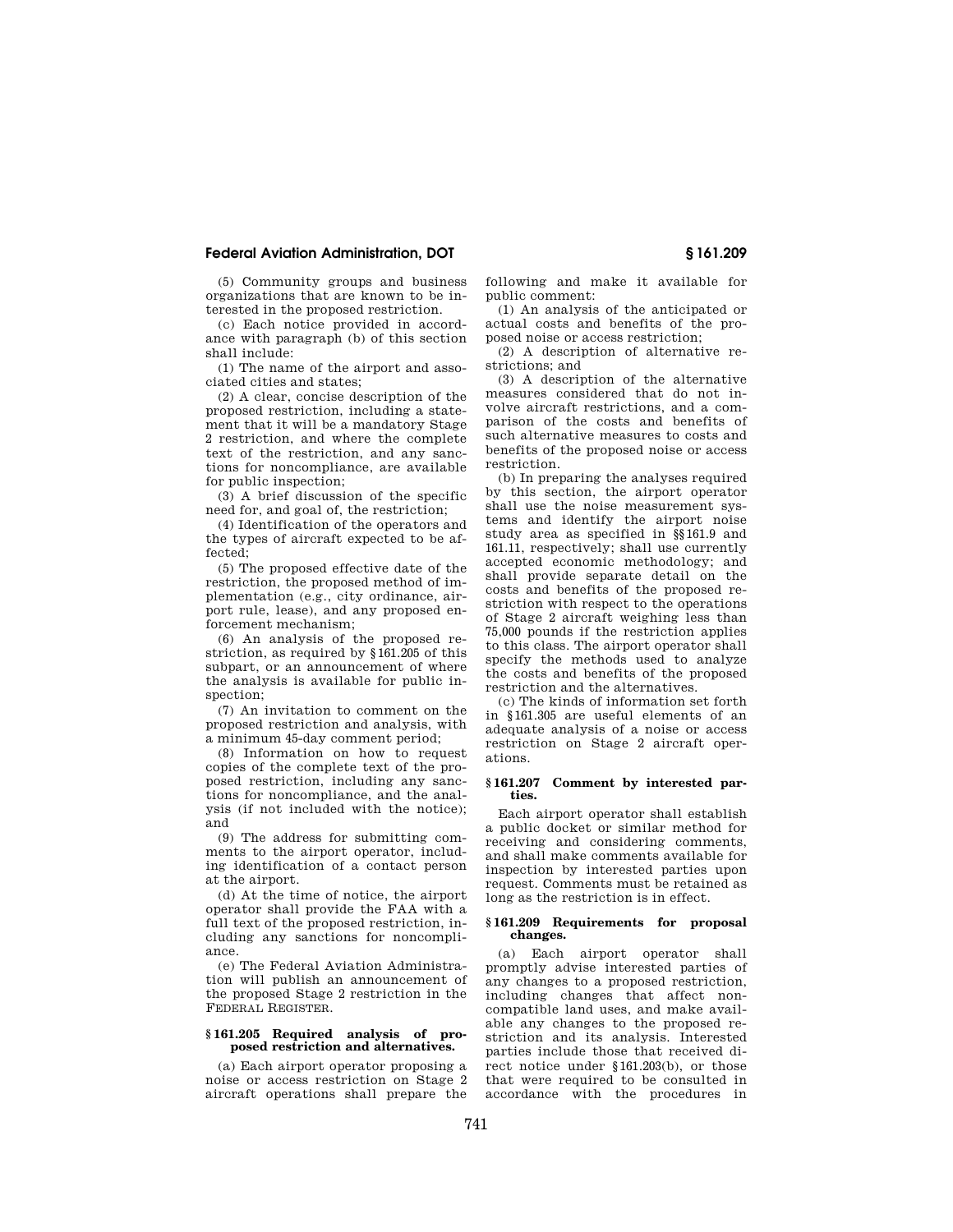§161.211 of this part, and those that have commented on the proposed restriction.

(b) If there are substantial changes to the proposed restriction or the analysis during the 180-day notice period, the airport operator shall initiate new notice following the procedures in §161.203 or, alternatively, the procedures in §161.211. A substantial change includes, but is not limited to, a proposal that would increase the burden on any aviation user class.

(c) In addition to the information in §161.203(c), new notice must indicate that the airport operator is revising a previous notice, provide the reason for making the revision, and provide a new effective date (if any) for the restriction. The effective date of the restriction must be at least 180 days after the date the new notice and revised analysis are made available for public comment.

#### **§ 161.211 Optional use of 14 CFR part 150 procedures.**

(a) An airport operator may use the procedures in part 150 of this chapter, instead of the procedures described in §§161.203(b) and 161.209(b), as a means of providing an adequate public notice and comment opportunity on a proposed Stage 2 restriction.

(b) If the airport operator elects to use 14 CFR part 150 procedures to comply with this subpart, the operator shall:

(1) Ensure that all parties identified for direct notice under \$161.203(b) are notified that the airport's 14 CFR part 150 program will include a proposed Stage 2 restriction under part 161, and that these parties are offered the opportunity to participate as consulted parties during the development of the 14 CFR part 150 program;

(2) Provide the FAA with a full text of the proposed restriction, including any sanctions for noncompliance, at the time of the notice;

(3) Include the information in §161.203  $(c)(2)$  through  $(c)(5)$  and 161.205 in the analysis of the proposed restriction for the part 14 CFR part 150 program;

(4) Wait 180 days following the availability of the above analysis for review by the consulted parties and compliance with the above notice require-

**§ 161.211 14 CFR Ch. I (1–1–11 Edition)** 

ments before implementing the Stage 2 restriction; and

(5) Include in its 14 CFR part 150 submission to the FAA evidence of compliance with paragraphs  $(b)(1)$  and  $(b)(4)$  of this section, and the analysis in paragraph (b)(3) of this section, together with a clear identification that the 14 CFR part 150 program includes a proposed Stage 2 restriction under part 161.

(c) The FAA determination on the 14 CFR part 150 submission does not constitute approval or disapproval of the proposed Stage 2 restriction under part 161.

(d) An amendment of a restriction may also be processed under 14 CFR part 150 procedures in accordance with this section.

## **§ 161.213 Notification of a decision not to implement a restriction.**

If a proposed restriction has been through the procedures prescribed in this subpart and the restriction is not subsequently implemented, the airport operator shall so advise the interested parties. Interested parties are described in  $§161.209(a)$ .

# **Subpart D—Notice, Review, and Approval Requirements for Stage 3 Restrictions**

# **§ 161.301 Scope.**

(a) This subpart applies to:

(1) An airport imposing a noise or access restriction on the operation of Stage 3 aircraft that first became effective after October 1, 1990.

(2) An airport imposing an amendment to a Stage 3 restriction, if the amendment becomes effective after October 1, 1990, and reduces or limits Stage 3 aircraft operations (compared to the restriction that it amends) or affects aircraft safety.

(b) This subpart does not apply to an airport imposing a Stage 3 restriction specifically exempted in §161.7, or an agreement complying with subpart B of this part.

(c) A Stage 3 restriction within the scope of this subpart may not become effective unless it has been submitted to and approved by the FAA. The FAA will review only those Stage 3 restrictions that are proposed by, or on behalf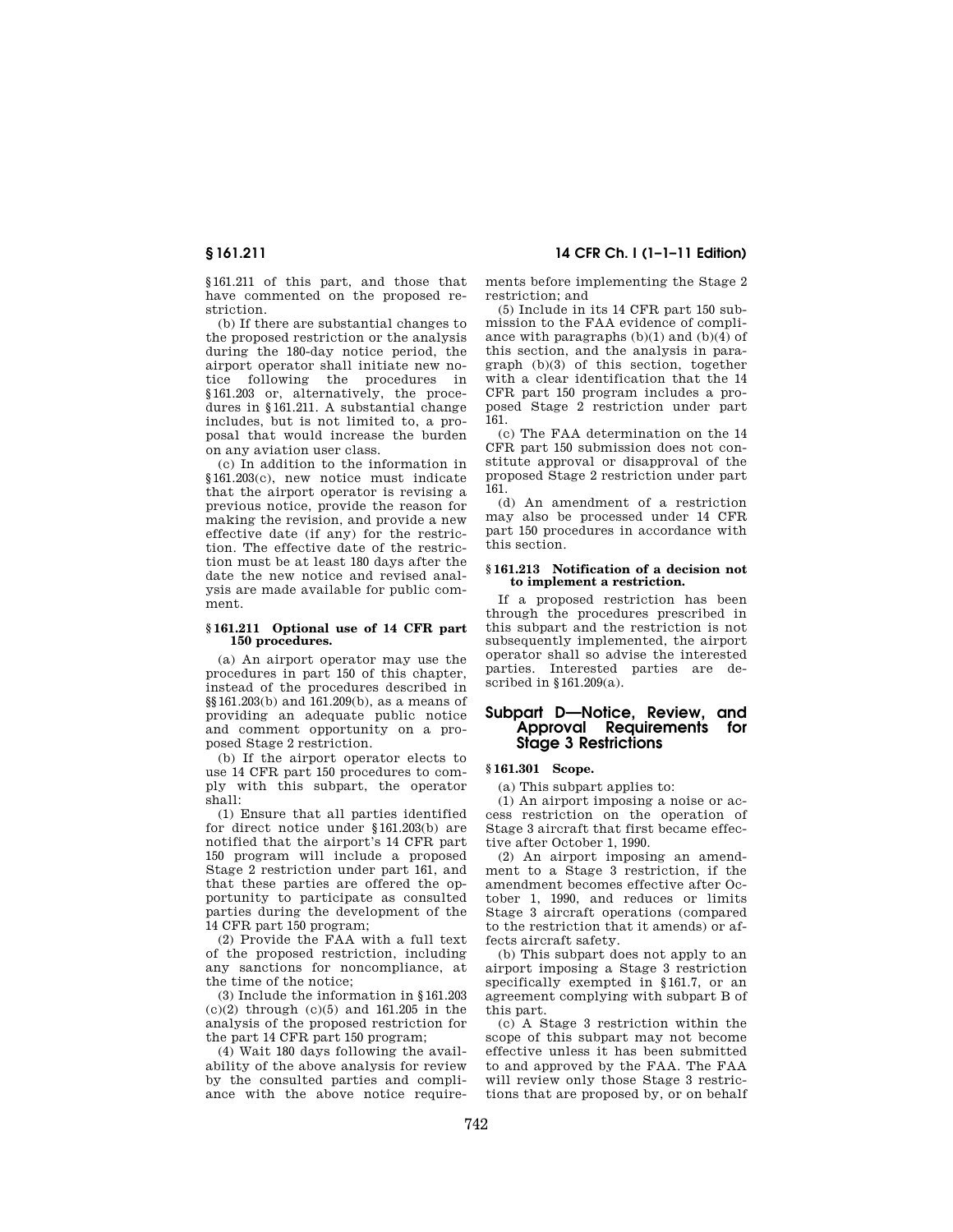of, an entity empowered to implement the restriction.

## **§ 161.303 Notice of proposed restrictions.**

(a) Each airport operator or aircraft operator (hereinafter referred to as applicant) proposing a Stage 3 restriction shall provide public notice and an opportunity for public comment, as prescribed in this subpart, before submitting the restriction to the FAA for review and approval.

(b) Except as provided in §161.321, an applicant shall publish a notice of the proposed restriction in an areawide newspaper or newspapers that either singly or together has general circulation throughout the airport noise study area; post a notice in the airport in a prominent location accessible to airport users and the public; and directly notify in writing the following parties:

(1) Aircraft operators providing scheduled passenger or cargo service at the airport; operators of aircraft based at the airport; potential new entrants that are known to be interested in serving the airport; and aircraft operators known to be routinely providing nonscheduled service that may be affected by the proposed restriction;

(2) The Federal Aviation Administration;

(3) Each Federal, state, and local agency with land-use control jurisdiction within the airport noise study area;

(4) Fixed-base operators and other airport tenants whose operations may be affected by the proposed restriction; and

(5) Community groups and business organizations that are known to be interested in the proposed restriction.

(c) Each notice provided in accordance with paragraph (b) of this section shall include:

(1) The name of the airport and associated cities and states;

(2) A clear, concise description of the proposed restriction (and any alternatives, in order of preference), including a statement that it will be a mandatory Stage 3 restriction; and where the complete text of the restriction, and any sanctions for noncompliance, are available for public inspection;

(3) A brief discussion of the specific need for, and goal of, the restriction;

(4) Identification of the operators and types of aircraft expected to be affected;

(5) The proposed effective date of the restriction, the proposed method of implementation (e.g., city ordinance, airport rule, lease, or other document), and any proposed enforcement mechanism;

(6) An analysis of the proposed restriction, in accordance with §161.305 of this part, or an announcement regarding where the analysis is available for public inspection;

(7) An invitation to comment on the proposed restriction and the analysis, with a minimum 45-day comment period;

(8) Information on how to request a copy of the complete text of the restriction, including any sanctions for noncompliance, and the analysis (if not included with the notice); and

(9) The address for submitting comments to the airport operator or aircraft operator proposing the restriction, including identification of a contact person.

(d) Applicants may propose alternative restrictions, including partial implementation of any proposal, and indicate an order of preference. If alternative restriction proposals are submitted, the requirements listed in paragraphs  $(c)(2)$  through  $(c)(6)$  of this section should address the alternative proposals where appropriate.

#### **§ 161.305 Required analysis and conditions for approval of proposed restrictions.**

Each applicant proposing a noise or access restriction on Stage 3 operations shall prepare and make available for public comment an analysis that supports, by substantial evidence, that the six statutory conditions for approval have been met for each restriction and any alternatives submitted. The statutory conditions are set forth in 49 U.S.C. App.  $2153(d)(2)$  and paragraph (e) of this section. Any proposed restriction (including alternatives) on Stage 3 aircraft operations that also affects the operation of Stage 2 aircraft must include analysis of the proposals in a manner that permits the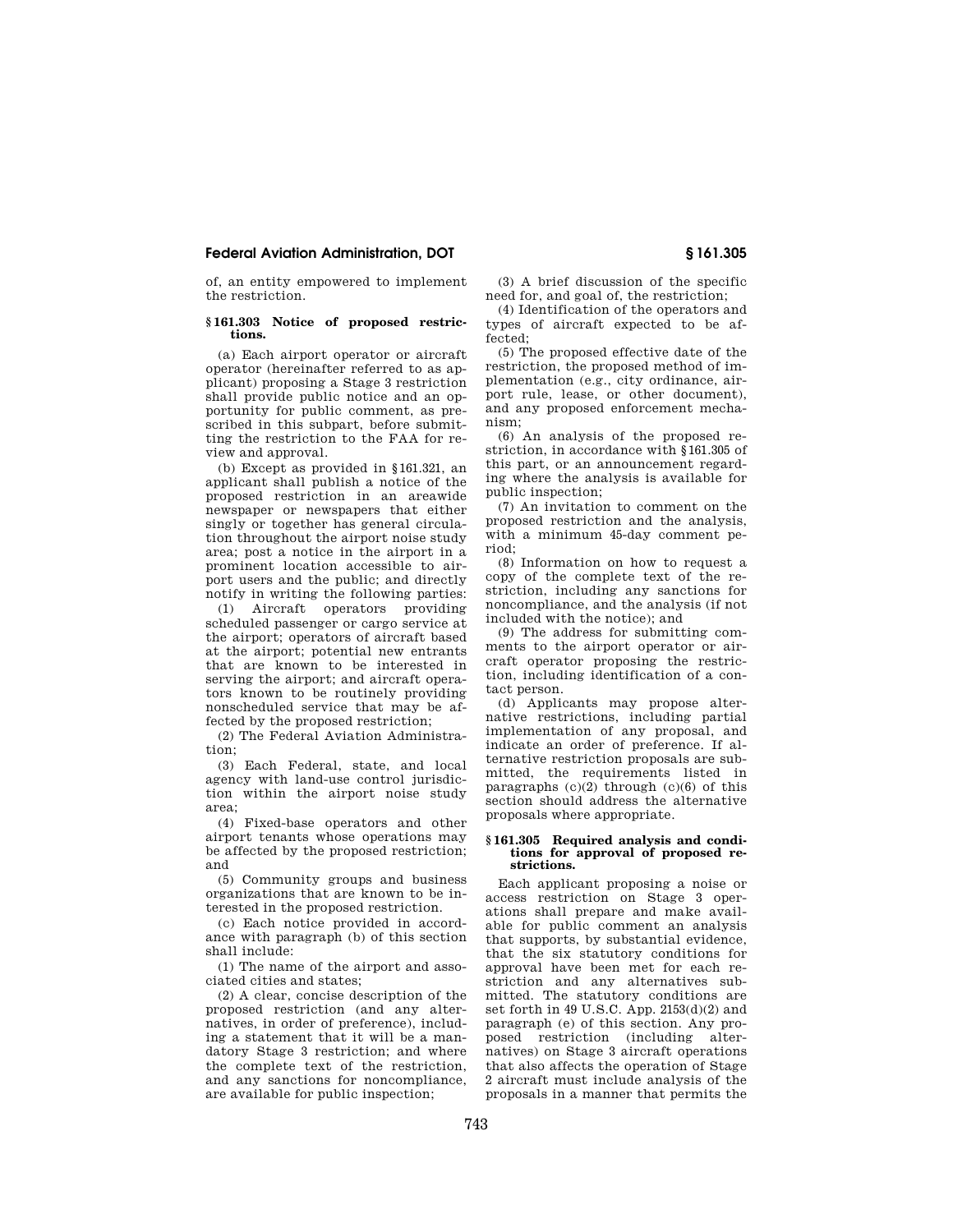proposal to be understood in its entirety. (Nothing in this section is intended to add a requirement for the issuance of restrictions on Stage 2 aircraft to those of subpart C of this part.) The applicant shall provide:

(a) The complete text of the proposed restriction and any submitted alternatives, including the proposed wording in a city ordinance, airport rule, lease, or other document, and any sanctions for noncompliance;

(b) Maps denoting the airport geographic boundary, and the geographic boundaries and names of each jurisdiction that controls land use within the airport noise study area;

(c) An adequate environmental assessment of the proposed restriction or adequate information supporting a categorical exclusion in accordance with FAA orders and procedures regarding compliance with the National Environmental Policy Act of 1969 (42 U.S.C.  $4321$ 

(d) A summary of the evidence in the submission supporting the six statutory conditions for approval; and

(e) An analysis of the restriction, demonstrating by substantial evidence that the statutory conditions are met. The analysis must:

(1) Be sufficiently detailed to allow the FAA to evaluate the merits of the proposed restriction; and

(2) Contain the following essential elements needed to provide substantial evidence supporting each condition for approval:

(i) *Condition 1: The restriction is reasonable, nonarbitrary, and nondiscriminatory.* (A) Essential information needed to demonstrate this condition includes the following:

(*1*) Evidence that a current or projected noise or access problem exists, and that the proposed action(s) could relieve the problem, including:

(*i*) A detailed description of the problem precipitating the proposed restriction with relevant background information on factors contributing to the proposal and any court-ordered action or estimated liability concerns; a description of any noise agreements or noise or access restrictions currently in effect at the airport; and measures taken to achieve land-use compatibility, such as controls or restrictions

**§ 161.305 14 CFR Ch. I (1–1–11 Edition)** 

on land use in the vicinity of the airport and measures carried out in response to 14 CFR part 150; and actions taken to comply with grant assurances requiring that:

(*A*) Airport development projects be reasonably consistent with plans of public agencies that are authorized to plan for the development of the area around the airport; and

(*B*) The sponsor give fair consideration to the interests of communities in or near where the project may be located; take appropriate action, including the adoption of zoning laws, to the extent reasonable, to restrict the use of land near the airport to activities and purposes compatible with normal airport operations; and not cause or permit any change in land use, within its jurisdiction, that will reduce the compatibility (with respect to the airport) of any noise compatibility program measures upon which federal funds have been expended.

(*ii*) An analysis of the estimated noise impact of aircraft operations with and without the proposed restriction for the year the restriction is expected to be implemented, for a forecast timeframe after implementation, and for any other years critical to understanding the noise impact of the proposed restriction. The analysis of noise impact with and without the proposed restriction including:

(*A*) Maps of the airport noise study area overlaid with noise contours as specified in §§161.9 and 161.11 of this part;

(*B*) The number of people and the noncompatible land uses within the airport noise study area with and without the proposed restriction for each year the noise restriction is analyzed;

(*C*) Technical data supporting the noise impact analysis, including the classes of aircraft, fleet mix, runway use percentage, and day/night breakout of operations; and

(*D*) Data on current and projected airport activity that would exist in the absence of the proposed restriction.

(*2*) Evidence that other available remedies are infeasible or would be less cost-effective, including descriptions of any alternative aircraft restrictions that have been considered and rejected, and the reasons for the rejection; and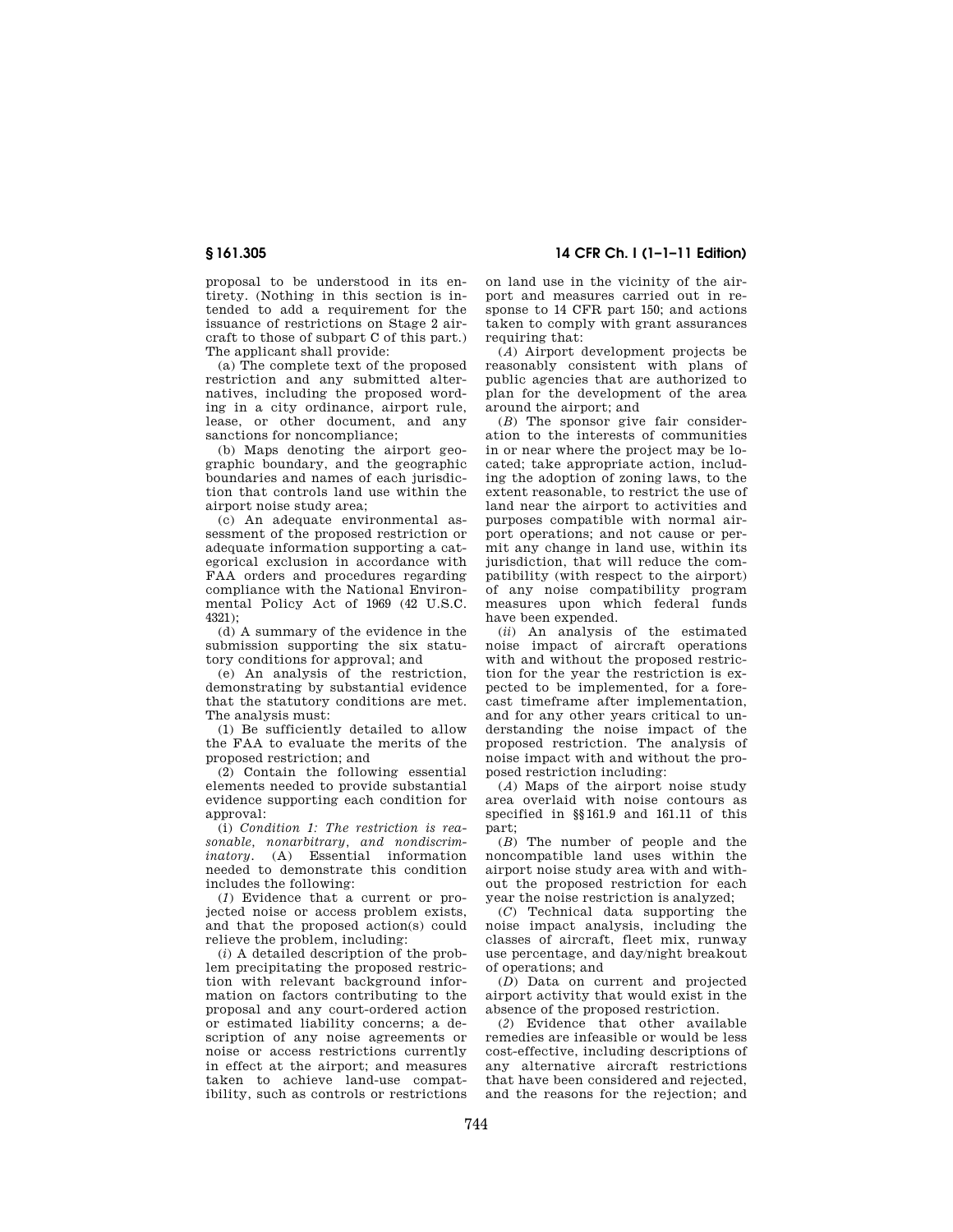of any land use or other nonaircraft controls or restrictions that have been considered and rejected, including those proposed under 14 CFR part 150 and not implemented, and the reasons for the rejection or failure to implement.

(*3*) Evidence that the noise or access standards are the same for all aviation user classes or that the differences are justified, such as:

(*i*) A description of the relationship of the effect of the proposed restriction on airport users (by aviation user class); and

(*ii*) The noise attributable to these users in the absence of the proposed restriction.

(B) At the applicant's discretion, information may also be submitted as follows:

(*1*) Evidence not submitted under paragraph  $(e)(2)(ii)(A)$  of this section (Condition 2) that there is a reasonable chance that expected benefits will equal or exceed expected cost; for example, comparative economic analyses of the costs and benefits of the proposed restriction and aircraft and nonaircraft alternative measures. For detailed elements of analysis, see paragraph (e)(2)(ii)(A) of this section.

(*2*) Evidence not submitted under paragraph  $(e)(2)(ii)(A)$  of this section that the level of any noise-based fees that may be imposed reflects the cost of mitigating noise impacts produced by the aircraft, or that the fees are reasonably related to the intended level of noise impact mitigation.

(ii) *Condition 2: The restriction does not create an undue burden on interstate or foreign commerce.* (A) Essential information needed to demonstrate this statutory condition includes:

(*1*) Evidence, based on a cost-benefit analysis, that the estimated potential benefits of the restriction have a reasonable chance to exceed the estimated potential cost of the adverse effects on interstate and foreign commerce. In preparing the economic analysis required by this section, the applicant shall use currently accepted economic methodology, specify the methods used and assumptions underlying the analysis, and consider:

(*i*) The effect of the proposed restriction on operations of aircraft by avia-

tion user class (and for air carriers, the number of operations of aircraft by carrier), and on the volume of passengers and cargo for the year the restriction is expected to be implemented and for the forecast timeframe.

(*ii*) The estimated costs of the proposed restriction and alternative nonaircraft restrictions including the following, as appropriate:

(*A*) Any additional cost of continuing aircraft operations under the restriction, including reasonably available information concerning any net capital costs of acquiring or retrofitting aircraft (net of salvage value and operating efficiencies) by aviation user class; and any incremental recurring costs;

(*B*) Costs associated with altered or discontinued aircraft operations, such as reasonably available information concerning loss to carriers of operating profits; decreases in passenger and shipper consumer surplus by aviation user class; loss in profits associated with other airport services or other entities: and/or any significant economic effect on parties other than aviation users.

(*C*) Costs associated with implementing nonaircraft restrictions or nonaircraft components of restrictions, such as reasonably available information concerning estimates of capital costs for real property, including redevelopment, soundproofing, noise easements, and purchase of property interests; and estimates of associated incremental recurring costs; or an explanation of the legal or other impediments to implementing such restrictions.

(*D*) Estimated benefits of the proposed restriction and alternative restrictions that consider, as appropriate, anticipated increase in real estate values and future construction cost (such as sound insulation) savings; anticipated increase in airport revenues; quantification of the noise benefits, such as number of people removed from noise contours and improved work force and/or educational productivity, if any; valuation of positive safety effects, if any; and/or other qualitative benefits, including improvements in quality of life.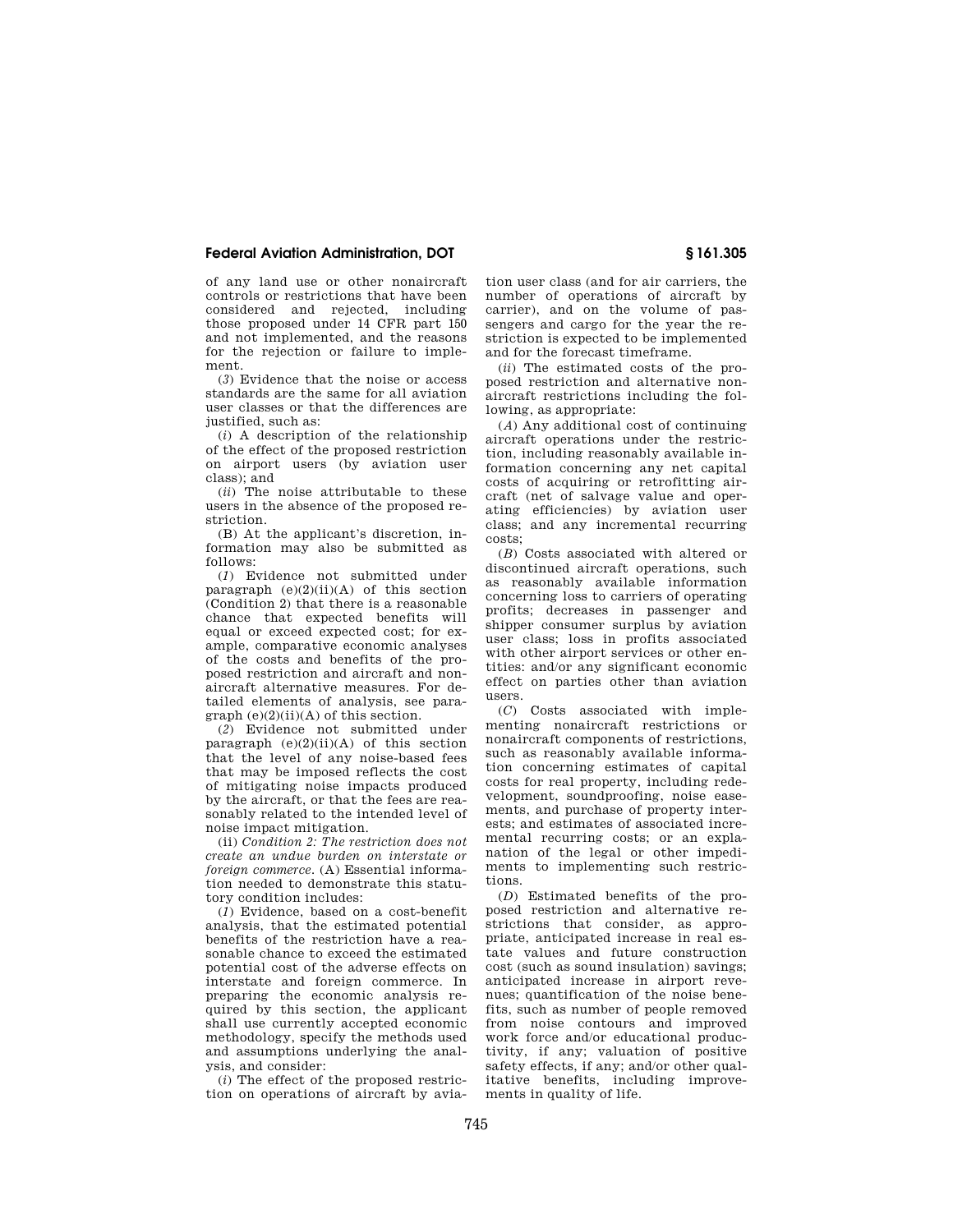(B) At the applicant's discretion, information may also be submitted as follows:

(*1*) Evidence that the affected carriers have a reasonable chance to continue service at the airport or at other points in the national airport system.

(*2*) Evidence that other air carriers are able to provide adequate service to the airport and other points in the system without diminishing competition.

(*3*) Evidence that comparable services or facilities are available at another airport controlled by the airport operator in the market area, including services available at other airports.

(*4*) Evidence that alternative transportation service can be attained through other means of transportation.

(*5*) Information on the absence of adverse evidence or adverse comments with respect to undue burden in the notice process required in §161.303, or alternatively in §161.321, of this part as evidence that there is no undue burden.

(iii) *Condition 3: The proposed restriction maintains safe and efficient use of the navigable airspace.* Essential information needed to demonstrate this statutory condition includes evidence that the proposed restriction maintains safe and efficient use of the navigable airspace based upon:

(A) Identification of airspace and obstacles to navigation in the vicinity of the airport; and

(B) An analysis of the effects of the proposed restriction with respect to use of airspace in the vicinity of the airport, substantiating that the restriction maintains or enhances safe and efficient use of the navigable airspace. The analysis shall include a description of the methods and data used.

(iv) *Condition 4: The proposed restriction does not conflict with any existing Federal statute or regulation.* Essential information needed to demonstrate this condition includes evidence demonstrating that no conflict is presented between the proposed restriction and any existing Federal statute or regulation, including those governing:

(A) Exclusive rights;

(B) Control of aircraft operations; and

(C) Existing Federal grant agreements.

# **§ 161.307 14 CFR Ch. I (1–1–11 Edition)**

(v) *Condition 5: The applicant has provided adequate opportunity for public comment on the proposed restriction.* Essential information needed to demonstrate this condition includes evidence that there has been adequate opportunity for public comment on the restriction as specified in §161.303 or §161.321 of this part.

(vi) *Condition 6: The proposed restriction does not create an undue burden on the national aviation system.* Essential information needed to demonstrate this condition includes evidence that the proposed restriction does not create an undue burden on the national aviation system such as:

(A) An analysis demonstrating that the proposed restriction does not have a substantial adverse effect on existing or planned airport system capacity, on observed or forecast airport system congestion and aircraft delay, and on airspace system capacity or workload;

(B) An analysis demonstrating that nonaircraft alternative measures to achieve the same goals as the proposed subject restrictions are inappropriate;

(C) The absence of comments with respect to imposition of an undue burden on the national aviation system in response to the notice required in §161.303 or §161.321.

### **§ 161.307 Comment by interested parties.**

(a) Each applicant proposing a restriction shall establish a public docket or similar method for receiving and considering comments, and shall make comments available for inspection by interested parties upon request. Comments must be retained as long as the restriction is in effect.

(b) Each applicant shall submit to the FAA a summary of any comments received. Upon request by the FAA, the applicant shall submit copies of the comments.

## **§ 161.309 Requirements for proposal changes.**

(a) Each applicant shall promptly advise interested parties of any changes to a proposed restriction or alternative restriction that are not encompassed in the proposals submitted, including changes that affect noncompatible land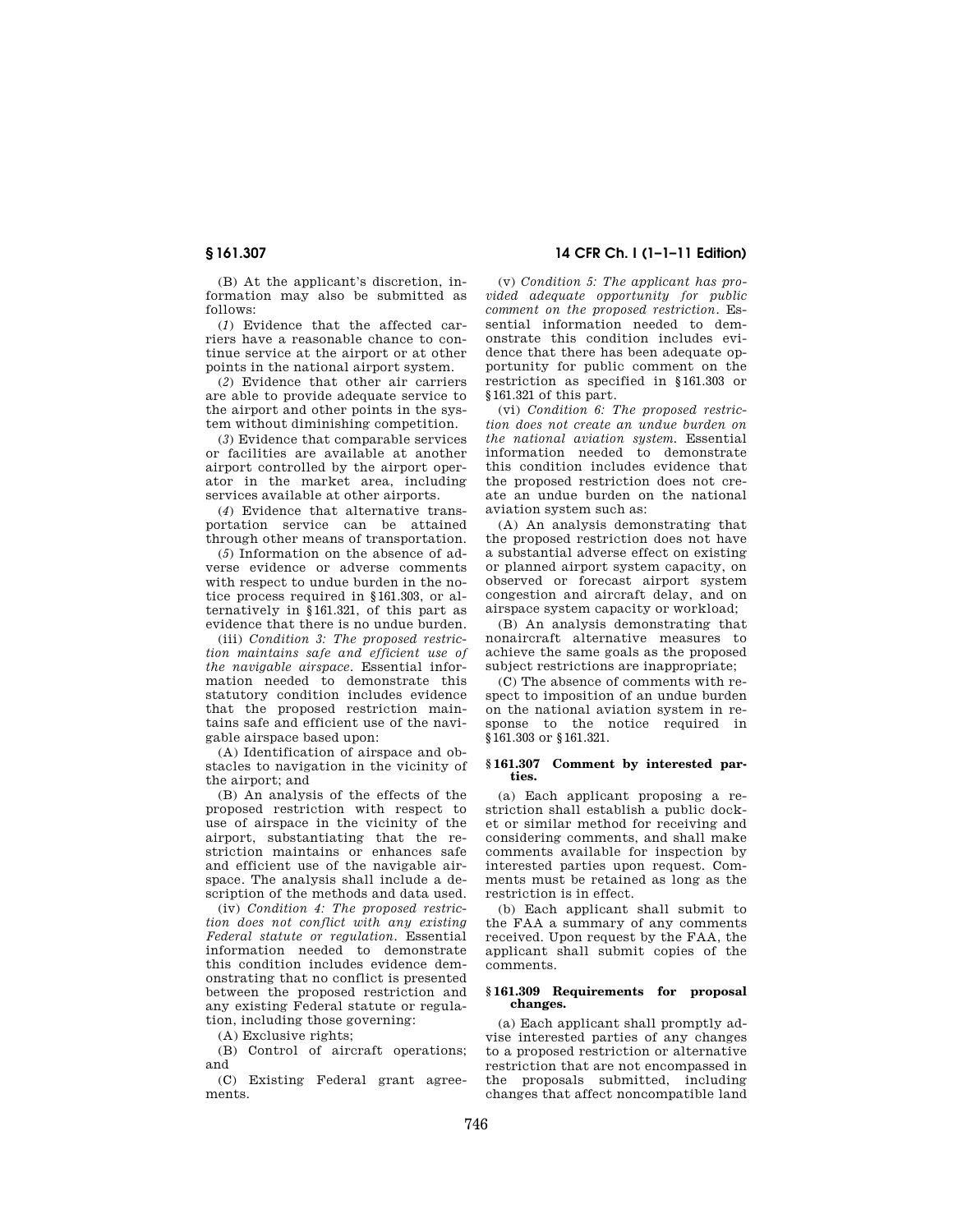uses or that take place before the effective date of the restriction, and make available these changes to the proposed restriction and its analysis. For the purpose of this paragraph, interested parties include those who received direct notice under §161.303(b) of this part, or those who were required to be consulted in accordance with the procedures in §161.321 of this part, and those who commented on the proposed restriction.

(b) If there are substantial changes to a proposed restriction or the analysis made available prior to the effective date of the restriction, the applicant proposing the restriction shall initiate new notice in accordance with the procedures in §161.303 or, alternatively, the procedures in §161.321. These re-<br>quirements apply to substantial quirements apply to changes that are not encompassed in submitted alternative restriction proposals and their analyses. A substantial change to a restriction includes, but is not limited to, any proposal that would increase the burden on any aviation user class.

(c) In addition to the information in §161.303(c), a new notice must indicate that the applicant is revising a previous notice, provide the reason for making the revision, and provide a new effective date (if any) for the restriction.

(d) If substantial changes requiring a new notice are made during the FAA's 180-day review of the proposed restriction, the applicant submitting the proposed restriction shall notify the FAA in writing that it is withdrawing its proposal from the review process until it has completed additional analysis, public review, and documentation of the public review. Resubmission to the FAA will restart the 180-day review.

#### **§ 161.311 Application procedure for approval of proposed restriction.**

Each applicant proposing a Stage 3 restriction shall submit to the FAA the following information for each restriction and alternative restriction submitted, with a request that the FAA review and approve the proposed Stage 3 noise or access restriction:

(a) A summary of evidence of the fulfillment of conditions for approval, as specified in §161.305;

(b) An analysis as specified in §161.305, as appropriate to the proposed restriction;

(c) A statement that the entity submitting the proposal is the party empowered to implement the restriction, or is submitting the proposal on behalf of such party; and

(d) A statement as to whether the airport requests, in the event of disapproval of the proposed restriction or any alternatives, that the FAA approve any portion of the restriction or any alternative that meets the statutory requirements for approval. An applicant requesting partial approval of any proposal should indicate its priorities as to portions of the proposal to be approved.

## **§ 161.313 Review of application.**

(a) *Determination of completeness.* The FAA, within 30 days of receipt of an application, will determine whether the application is complete in accordance with §161.311. Determinations of completeness will be made on all proposed restrictions and alternatives. This completeness determination is not an approval or disapproval of the proposed restriction.

(b) *Process for complete application.*  When the FAA determines that a complete application has been submitted, the following procedures apply:

(1) The FAA notifies the applicant that it intends to act on the proposed restriction and publishes notice of the proposed restriction in the FEDERAL REGISTER in accordance with §161.315. The 180-day period for approving or disapproving the proposed restriction will start on the date of original FAA receipt of the application.

(2) Following review of the application, public comments, and any other information obtained under §161.317(b), the FAA will issue a decision approving or disapproving the proposed restriction. This decision is a final decision of the Administrator for purpose of judicial review.

(c) *Process for incomplete application.*  If the FAA determines that an application is not complete with respect to any submitted restriction or alternative restriction, the following procedures apply: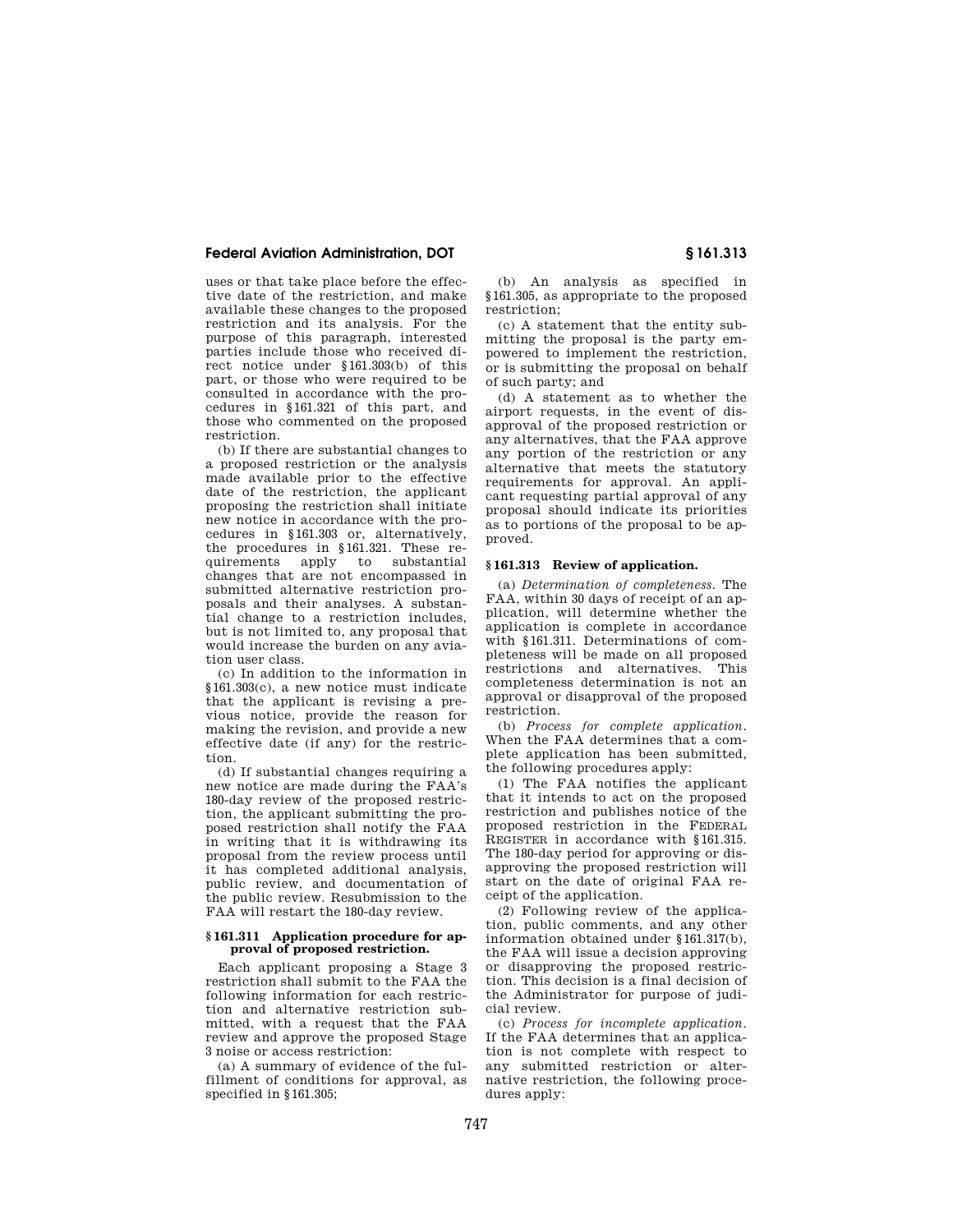(1) The FAA shall notify the applicant in writing, returning the application and setting forth the type of information and analysis needed to complete the application in accordance with §161.311.

(2) Within 30 days after the receipt of this notice, the applicant shall advise the FAA in writing whether or not it intends to resubmit and supplement its application.

(3) If the applicant does not respond in 30 days, or advises the FAA that it does not intend to resubmit and/or supplement the application, the application will be denied. This closes the matter without prejudice to later application and does not constitute disapproval of the proposed restriction.

(4) If the applicant chooses to resubmit and supplement the application, the following procedures apply:

(i) Upon receipt of the resubmitted application, the FAA determines whether the application, as supplemented, is complete as set forth in paragraph (a) of this section.

(ii) If the application is complete, the procedures set forth in §161.315 shall be followed. The 180-day review period starts on the date of receipt of the last supplement to the application.

(iii) If the application is still not complete with respect to the proposed restriction or at least one submitted alternative, the FAA so advises the applicant as set forth in paragraph  $(c)(1)$ of this section and provides the applicant with an additional opportunity to supplement the application as set forth in paragraph (c)(2) of this section.

(iv) If the environmental documentation (either an environmental assessment or information supporting a categorical exclusion) is incomplete, the FAA will so notify the applicant in writing, returning the application and setting forth the types of information and analysis needed to complete the documentation. The FAA will continue to return an application until adequate environmental documentation is provided. When the application is determined to be complete, including the environmental documentation, the 180 day period for approval or disapproval will begin upon receipt of the last supplement to the application.

# **§ 161.315 14 CFR Ch. I (1–1–11 Edition)**

(v) Following review of the application and its supplements, public comments, and any other information obtained under §161.317(b), the FAA will issue a decision approving or disapproving the application. This decision is a final decision of the Administrator for the purpose of judicial review.

(5) The FAA will deny the application and return it to the applicant if:

(i) None of the proposals submitted are found to be complete;

(ii) The application has been returned twice to the applicant for reasons other than completion of the environmental documentation; and

(iii) The applicant declines to complete the application. This closes the matter without prejudice to later application, and does not constitute disapproval of the proposed restriction.

#### **§ 161.315 Receipt of complete application.**

(a) When a complete application has been received, the FAA will notify the applicant by letter that the FAA intends to act on the application.

(b) The FAA will publish notice of the proposed restriction in the FED-ERAL REGISTER, inviting interested parties to file comments on the application within 30 days after publication of the FEDERAL REGISTER notice.

#### **§ 161.317 Approval or disapproval of proposed restriction.**

(a) Upon determination that an application is complete with respect to at least one of the proposals submitted by the applicant, the FAA will act upon the complete proposals in the application. The FAA will not act on any proposal for which the applicant has declined to submit additional necessary information.

(b) The FAA will review the applicant's proposals in the preference order specified by the applicant. The FAA may request additional information from aircraft operators, or any other party, and may convene an informal meeting to gather facts relevant to its determination.

(c) The FAA will evaluate the proposal and issue an order approving or disapproving the proposed restriction and any submitted alternatives, in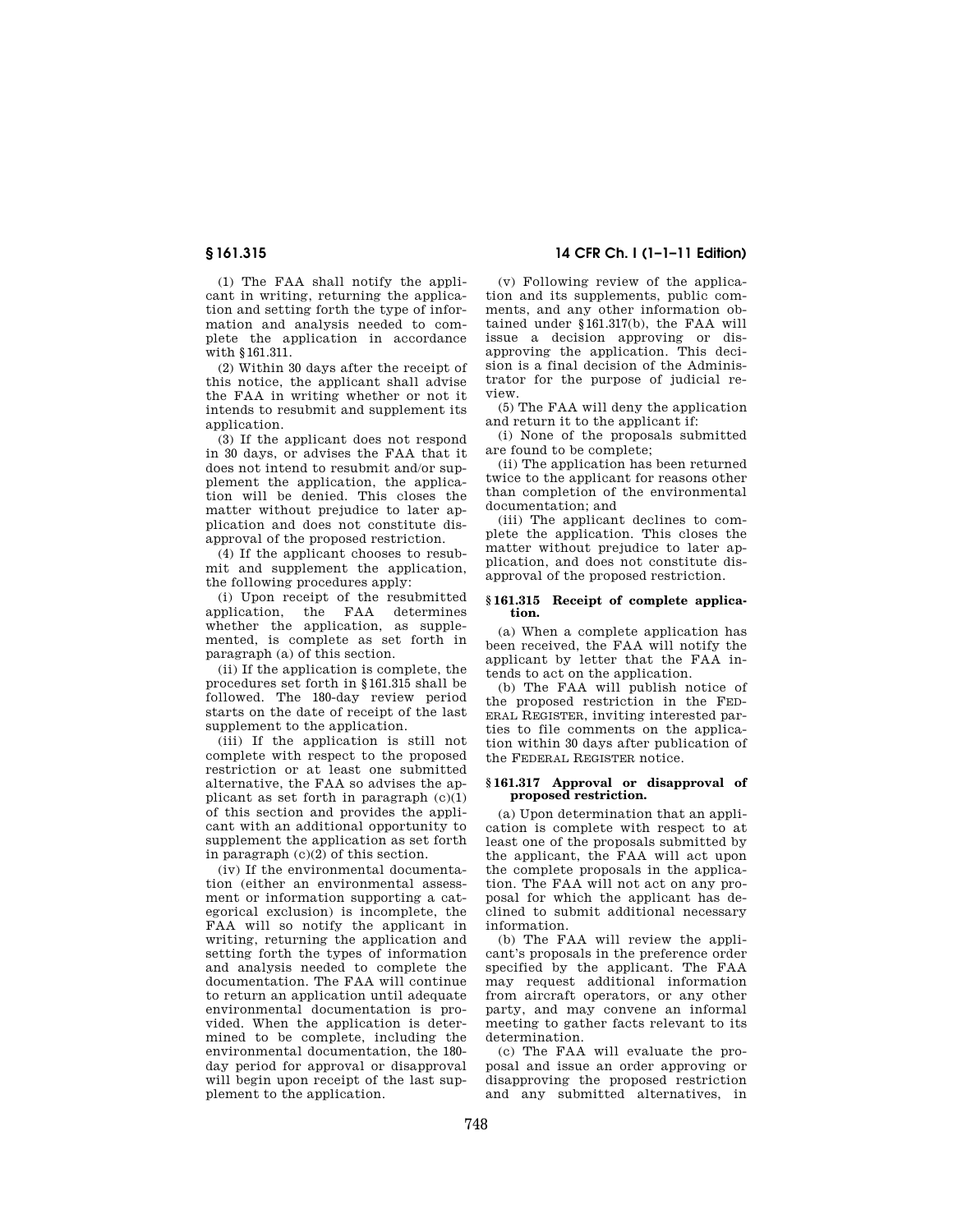whole or in part, in the order of preference indicated by the applicant. Once the FAA approves a proposed restriction, the FAA will not consider any proposals of lower applicant-stated preference. Approval or disapproval will be given by the FAA within 180 days after receipt of the application or last supplement thereto under §161.313. The FAA will publish its decision in the FEDERAL REGISTER and notify the applicant in writing.

(d) The applicant's failure to provide substantial evidence supporting the statutory conditions for approval of a particular proposal is grounds for disapproval of that proposed restriction.

(e) The FAA will approve or disapprove only the Stage 3 aspects of a restriction if the restriction applies to both Stage 2 and Stage 3 aircraft operations.

(f) An order approving a restriction may be subject to requirements that the applicant:

(1) Comply with factual representations and commitments in support of the restriction; and

(2) Ensure that any environmental mitigation actions or commitments by any party that are set forth in the environmental documentation provided in support of the restriction are implemented.

## **§ 161.319 Withdrawal or revision of restriction.**

(a) The applicant may withdraw or revise a proposed restriction at any time prior to FAA approval or disapproval, and must do so if substantial changes are made as described in §161.309. The applicant shall notify the FAA in writing of a decision to withdraw the proposed restriction for any reason. The FAA will publish a notice in the FEDERAL REGISTER that it has terminated its review without prejudice to resubmission. A resubmission will be considered a new application.

(b) A subsequent amendment to a Stage 3 restriction that was in effect after October 1, 1990, or an amendment to a Stage 3 restriction previously approved by the FAA, is subject to the procedures in this subpart if the amendment will further reduce or limit aircraft operations or affect aircraft safety. The applicant may, at its op-

tion, revise or amend a restriction previously disapproved by the FAA and resubmit it for approval. Amendments are subject to the same requirements and procedures as initial submissions.

#### **§ 161.321 Optional use of 14 CFR part 150 procedures.**

(a) An airport operator may use the procedures in part 150 of this chapter, instead of the procedures described in §§161.303(b) and 161.309(b) of this part, as a means of providing an adequate public notice and opportunity to comment on proposed Stage 3 restrictions, including submitted alternatives.

(b) If the airport operator elects to use 14 CFR part 150 procedures to comply with this subpart, the operator shall:

(1) Ensure that all parties identified for direct notice under §161.303(b) are notified that the airport's 14 CFR part 150 program submission will include a proposed Stage 3 restriction under part 161, and that these parties are offered the opportunity to participate as consulted parties during the development of the 14 CFR part 150 program;

(2) Include the information required in §161.303(c) (2) through (5) and §161.305 in the analysis of the proposed restriction in the 14 CFR part 150 program submission; and

(3) Include in its 14 CFR part 150 submission to the FAA evidence of compliance with the notice requirements in paragraph (b)(1) of this section and include the information required for a part 161 application in §161.311, together with a clear identification that the 14 CFR part 150 submission includes a proposed Stage 3 restriction for FAA review and approval under §§161.313, 161.315, and 161.317.

(c) The FAA will evaluate the proposed part 161 restriction on Stage 3 aircraft operations included in the 14 CFR part 150 submission in accordance with the procedures and standards of this part, and will review the total 14 CFR part 150 submission in accordance with the procedures and standards of 14 CFR part 150.

(d) An amendment of a restriction, as specified in §161.319(b) of this part, may also be processed under 14 CFR part 150 procedures.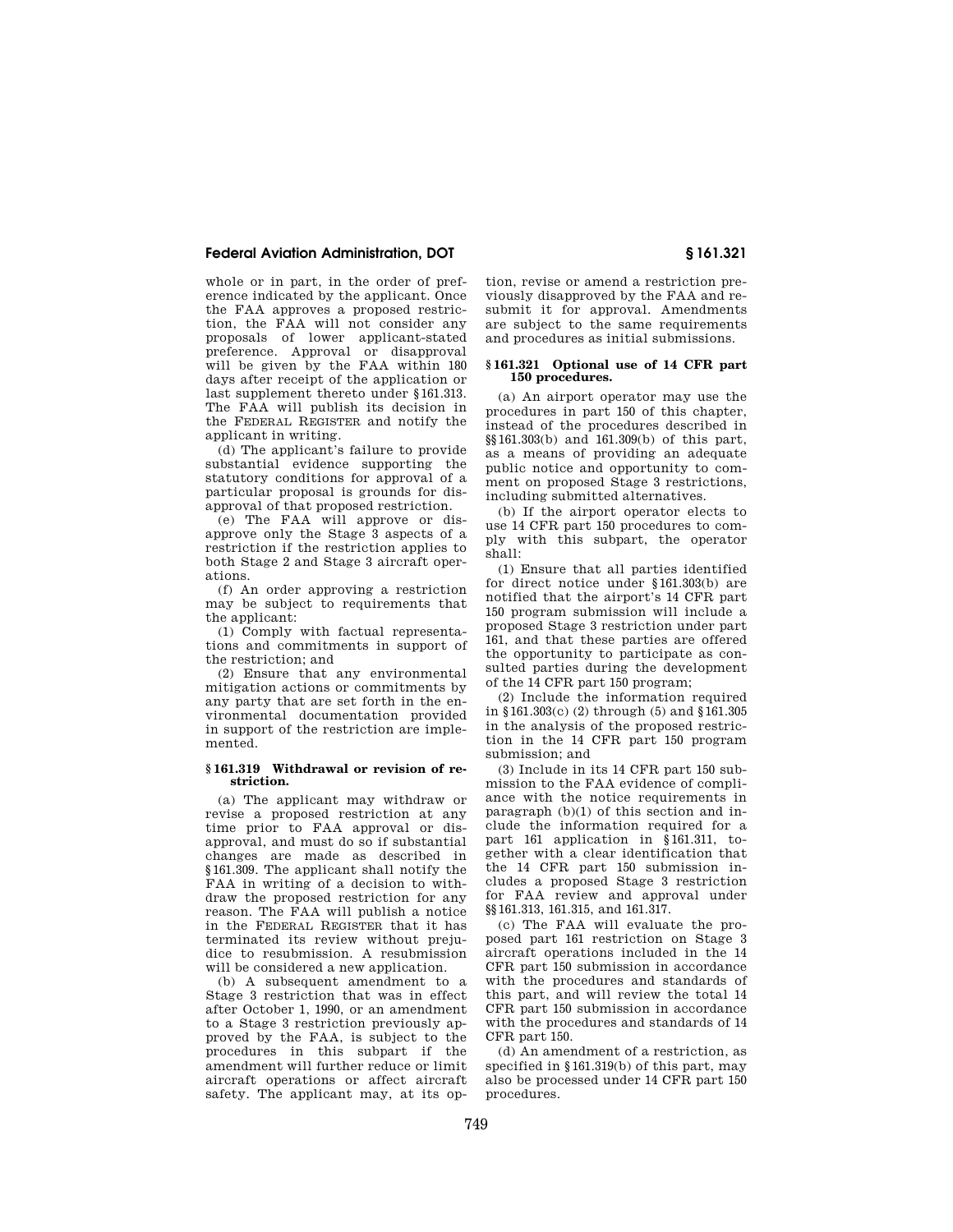## **§ 161.323 Notification of a decision not to implement a restriction.**

If a Stage 3 restriction has been approved by the FAA and the restriction is not subsequently implemented, the applicant shall so advise the interested parties specified in §161.309(a) of this part.

## **§ 161.325 Availability of data and comments on an implemented restriction.**

The applicant shall retain all relevant supporting data and all comments relating to an approved restriction for as long as the restriction is in effect and shall make these materials available for inspection upon request by the FAA. This information shall be made available for inspection by any person during the pendency of any petition for reevaluation found justified by the FAA.

# **Subpart E—Reevaluation of Stage 3 Restrictions**

# **§ 161.401 Scope.**

This subpart applies to an airport imposing a noise or access restriction on the operation of Stage 3 aircraft that first became effective after October 1, 1990, and had either been agreed to in compliance with the procedures in subpart B of this part or approved by the FAA in accordance with the procedures in subpart D of this part. This subpart does not apply to Stage 2 restrictions imposed by airports. This subpart does not apply to Stage 3 restrictions specifically exempted in §161.7.

### **§ 161.403 Criteria for reevaluation.**

(a) A request for reevaluation must be submitted by an aircraft operator.

(b) An aircraft operator must demonstrate to the satisfaction of the FAA that there has been a change in the noise environment of the affected airport and that a review and reevaluation pursuant to the criteria in §161.305 is therefore justified.

(1) A change in the noise environment sufficient to justify reevaluation is either a DNL change of 1.5 dB or greater (from the restriction's anticipated target noise level result) over noncompatible land uses, or a change

# **§ 161.323 14 CFR Ch. I (1–1–11 Edition)**

of 17 percent or greater in the noncompatible land uses, within an airport noise study area. For approved restrictions, calculation of change shall be based on the divergence of actual noise impact of the restriction from the estimated noise impact of the restriction predicted in the analysis required in §161.305(e)(2)(i)(A)(*1*)(*ii*). The change in the noise environment or in the noncompatible land uses may be either an increase or decrease in noise or in noncompatible land uses. An aircraft operator may submit to the FAA reasons why a change that does not fall within either of these parameters justifies reevaluation, and the FAA will consider such arguments on a case-by-case basis.

(2) A change in the noise environment justifies reevaluation if the change is likely to result in the restriction not meeting one or more of the conditions for approval set forth in §161.305 of this part for approval. The aircraft operator must demonstrate that such a result is likely to occur.

(c) A reevaluation may not occur less than 2 years after the date of the FAA approval. The FAA will normally apply the same 2-year requirement to agreements under subpart B of this part that affect Stage 3 aircraft operations. An aircraft operator may submit to the FAA reasons why an agreement under subpart B of this part should be reevaluated in less than 2 years, and the FAA will consider such arguments on a case-by-case basis.

(d) An aircraft operator must demonstrate that it has made a good faith attempt to resolve locally any dispute over a restriction with the affected parties, including the airport operator, before requesting reevaluation by the FAA. Such demonstration and certification shall document all attempts of local dispute resolution.

[Docket No. 26432, 56 FR 48698, Sept. 25, 1991; 56 FR 51258, Oct. 10, 1991]

## **§ 161.405 Request for reevaluation.**

(a) A request for reevaluation submitted to the FAA by an aircraft operator must include the following information:

(1) The name of the airport and associated cities and states;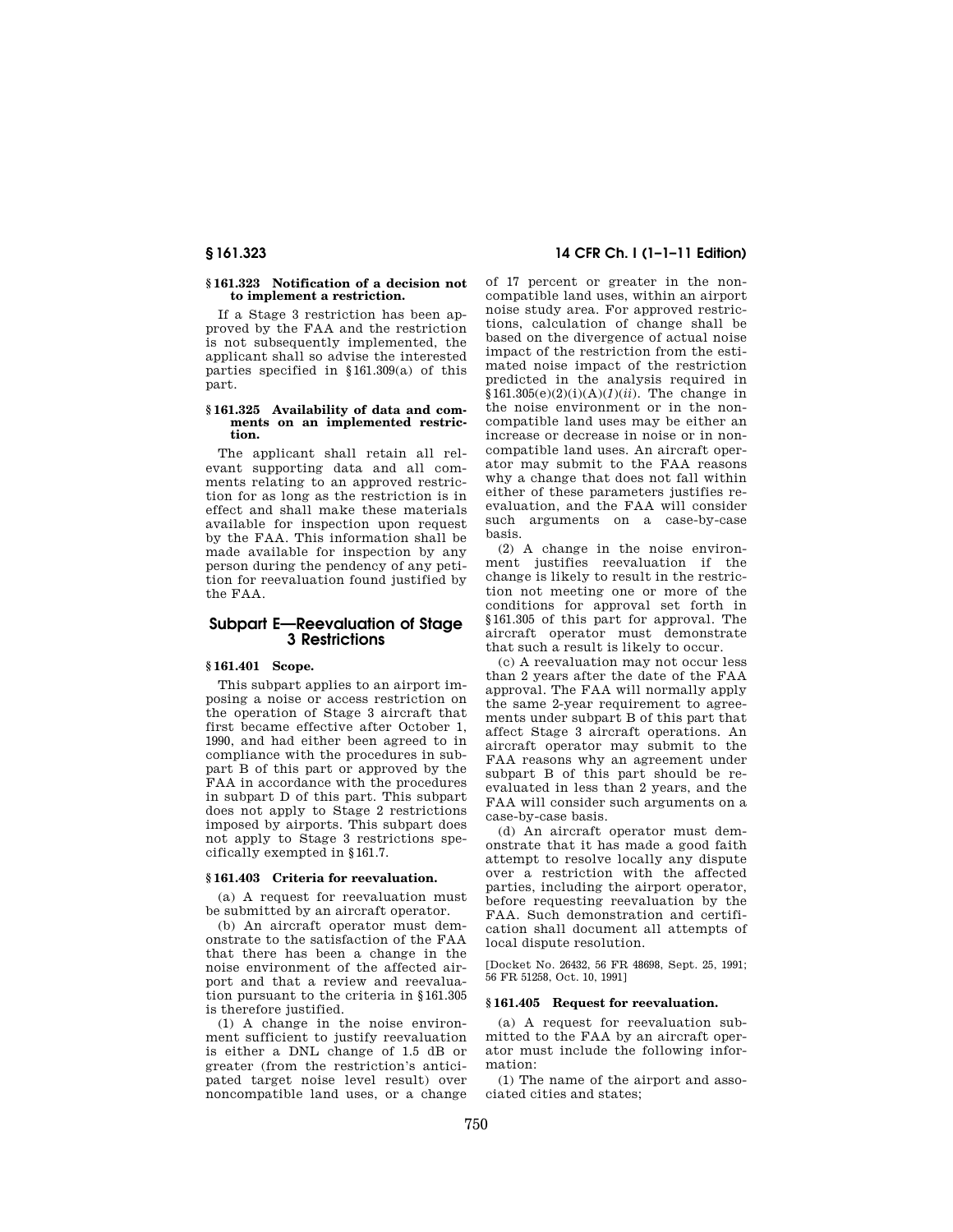(2) A clear, concise description of the restriction and any sanctions for noncompliance, whether the restriction was approved by the FAA or agreed to by the airport operator and aircraft operators, the date of the approval or agreement, and a copy of the restriction as incorporated in a local ordinance, airport rule, lease, or other document;

(3) The quantified change in the noise environment using methodology specified in this part;

(4) Evidence of the relationship between this change and the likelihood that the restriction does not meet one or more of the conditions in §161.305;

(5) The aircraft operator's status under the restriction (e.g., currently affected operator, potential new entrant) and an explanation of the aircraft operator's specific objection; and

(6) A description and evidence of the aircraft operator's attempt to resolve the dispute locally with the affected parties, including the airport operator.

(b) The FAA will evaluate the aircraft operator's submission and determine whether or not a reevaluation is justified. The FAA may request additional information from the airport operator or any other party and may convene an informal meeting to gather facts relevant to its determination.

(c) The FAA will notify the aircraft operator in writing, with a copy to the affected airport operator, of its determination.

(1) If the FAA determines that a reevaluation is not justified, it will indicate the reasons for this decision.

(2) If the FAA determines that a reevaluation is justified, the aircraft operator will be notified to complete its analysis and to begin the public notice procedure, as set forth in this subpart.

#### **§ 161.407 Notice of reevaluation.**

(a) After receiving an FAA determination that a reevaluation is justified, an aircraft operator desiring continuation of the reevaluation process shall publish a notice of request for reevaluation in an areawide newspaper or newspapers that either singly or together has general circulation throughout the airport noise study area (or the airport vicinity for agreements where an airport noise study area has not been delineated); post a notice in the airport in a prominent location accessible to airport users and the public; and directly notify in writing the following parties:

(1) The airport operator, other aircraft operators providing scheduled passenger or cargo service at the airport, operators of aircraft based at the airport, potential new entrants that are known to be interested in serving the airport, and aircraft operators known to be routinely providing nonscheduled service;

(2) The Federal Aviation Administration;

(3) Each Federal, State, and local agency with land-use control jurisdiction within the airport noise study area (or the airport vicinity for agreements where an airport noise study area has not been delineated);

(4) Fixed-base operators and other airport tenants whose operations may be affected by the agreement or the restriction;

(5) Community groups and business organizations that are known to be interested in the restriction; and

(6) Any other party that commented on the original restriction.

(b) Each notice provided in accordance with paragraph (a) of this section shall include:

(1) The name of the airport and associated cities and states;

(2) A clear, concise description of the restriction, including whether the restriction was approved by the FAA or agreed to by the airport operator and aircraft operators, and the date of the approval or agreement;

(3) The name of the aircraft operator requesting a reevaluation, and a statement that a reevaluation has been requested and that the FAA has determined that a reevaluation is justified;

(4) A brief discussion of the reasons why a reevaluation is justified:

(5) An analysis prepared in accordance with §161.409 of this part supporting the aircraft operator's reevaluation request, or an announcement of where the analysis is available for public inspection;

(6) An invitation to comment on the analysis supporting the proposed reevaluation, with a minimum 45-day comment period;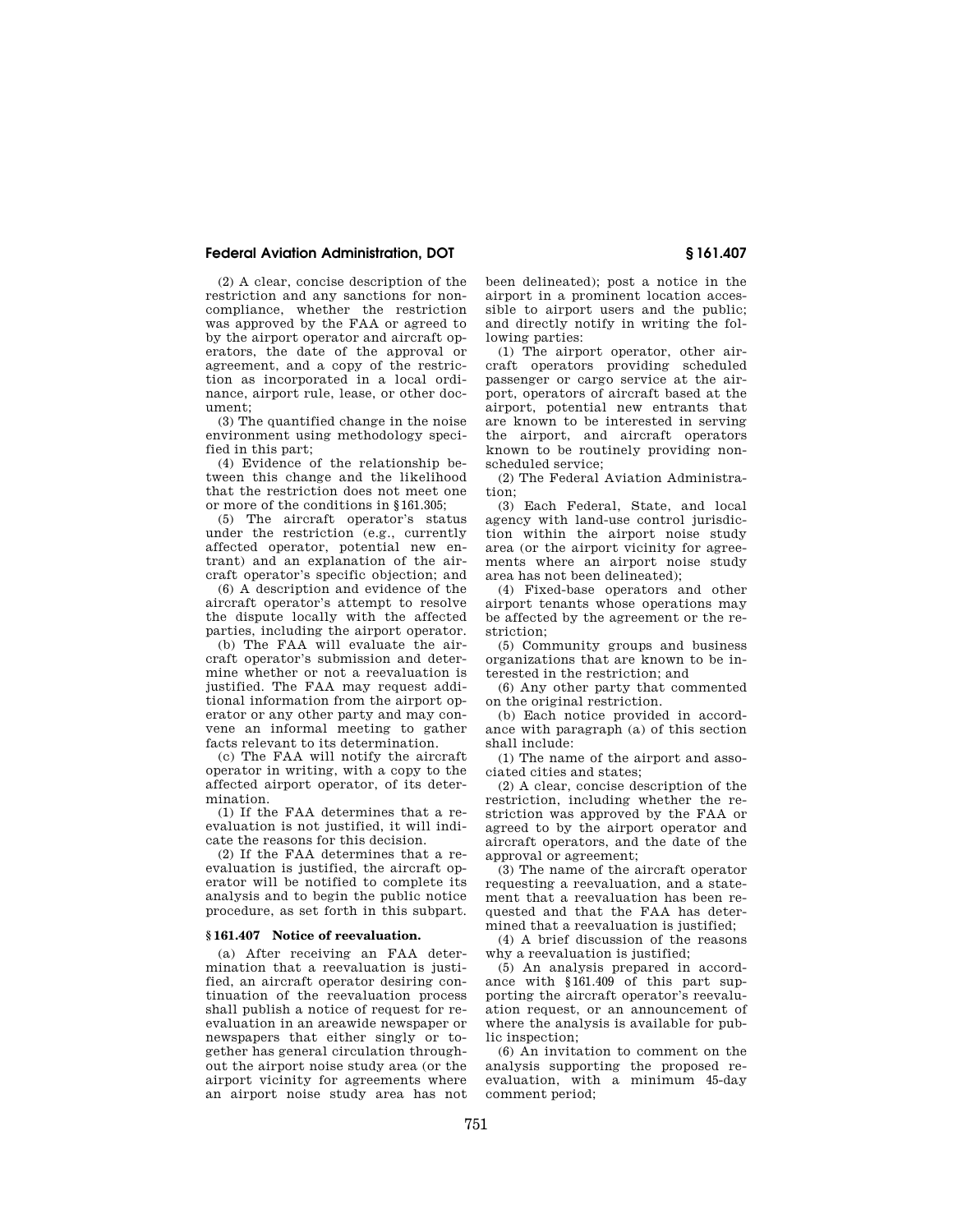(7) Information on how to request a copy of the analysis (if not in the notice); and

(8) The address for submitting comments to the aircraft operator, including identification of a contact person.

#### **§ 161.409 Required analysis by reevaluation petitioner.**

(a) An aircraft operator that has petitioned the FAA to reevaluate a restriction shall assume the burden of analysis for the reevaluation.

(b) The aircraft operator's analysis shall be made available for public review under the procedures in §161.407 and shall include the following:

(1) A copy of the restriction or the language of the agreement as incorporated in a local ordinance, airport rule, lease, or other document;

(2) The aircraft operator's status under the restriction (e.g., currently affected operator, potential new entrant) and an explanation of the aircraft operator's specific objection to the restriction;

(3) The quantified change in the noise environment using methodology specified in this part;

(4) Evidence of the relationship between this change and the likelihood that the restriction does not meet one or more of the conditions in §161.305; and

(5) Sufficient data and analysis selected from §161.305, as applicable to the restriction at issue, to support the contention made in paragraph (b)(4) of this section. This is to include either an adequate environmental assessment of the impacts of discontinuing all or part of a restriction in accordance with the aircraft operator's petition, or adequate information supporting a categorical exclusion under FAA orders implementing the National Environmental Policy Act of 1969 (42 U.S.C. 4321).

(c) The amount of analysis may vary with the complexity of the restriction, the number and nature of the conditions in §161.305 that are alleged to be unsupported, and the amount of previous analysis developed in support of the restriction. The aircraft operator may incorporate analysis previously developed in support of the restriction, including previous environmental doc-

# **§ 161.409 14 CFR Ch. I (1–1–11 Edition)**

umentation to the extent applicable. The applicant is responsible for providing substantial evidence, as described in §161.305, that one or more of the conditions are not supported.

## **§ 161.411 Comment by interested parties.**

(a) Each aircraft operator requesting a reevaluation shall establish a docket or similar method for receiving and considering comments and shall make comments available for inspection to interested parties specified in paragraph (b) of this section upon request. Comments must be retained for two years.

(b) Each aircraft operator shall promptly notify interested parties if it makes a substantial change in its analysis that affects either the costs or benefits analyzed, or the criteria in §161.305, differently from the analysis made available for comment in accordance with §161.407. Interested parties include those who received direct notice under paragraph (a) of §161.407 and those who have commented on the reevaluation. If an aircraft operator revises its analysis, it shall make the revised analysis available to an interested party upon request and shall extend the comment period at least 45 days from the date the revised analysis is made available.

#### **§ 161.413 Reevaluation procedure.**

(a) Each aircraft operator requesting a reevaluation shall submit to the FAA:

(1) The analysis described in §161.409;

(2) Evidence that the public review process was carried out in accordance with §§161.407 and 161.411, including the aircraft operator's summary of the comments received; and

(3) A request that the FAA complete a reevaluation of the restriction and issue findings.

(b) Following confirmation by the FAA that the aircraft operator's documentation is complete according to the requirements of this subpart, the FAA will publish a notice of reevaluation in the FEDERAL REGISTER and provide for a 45-day comment period during which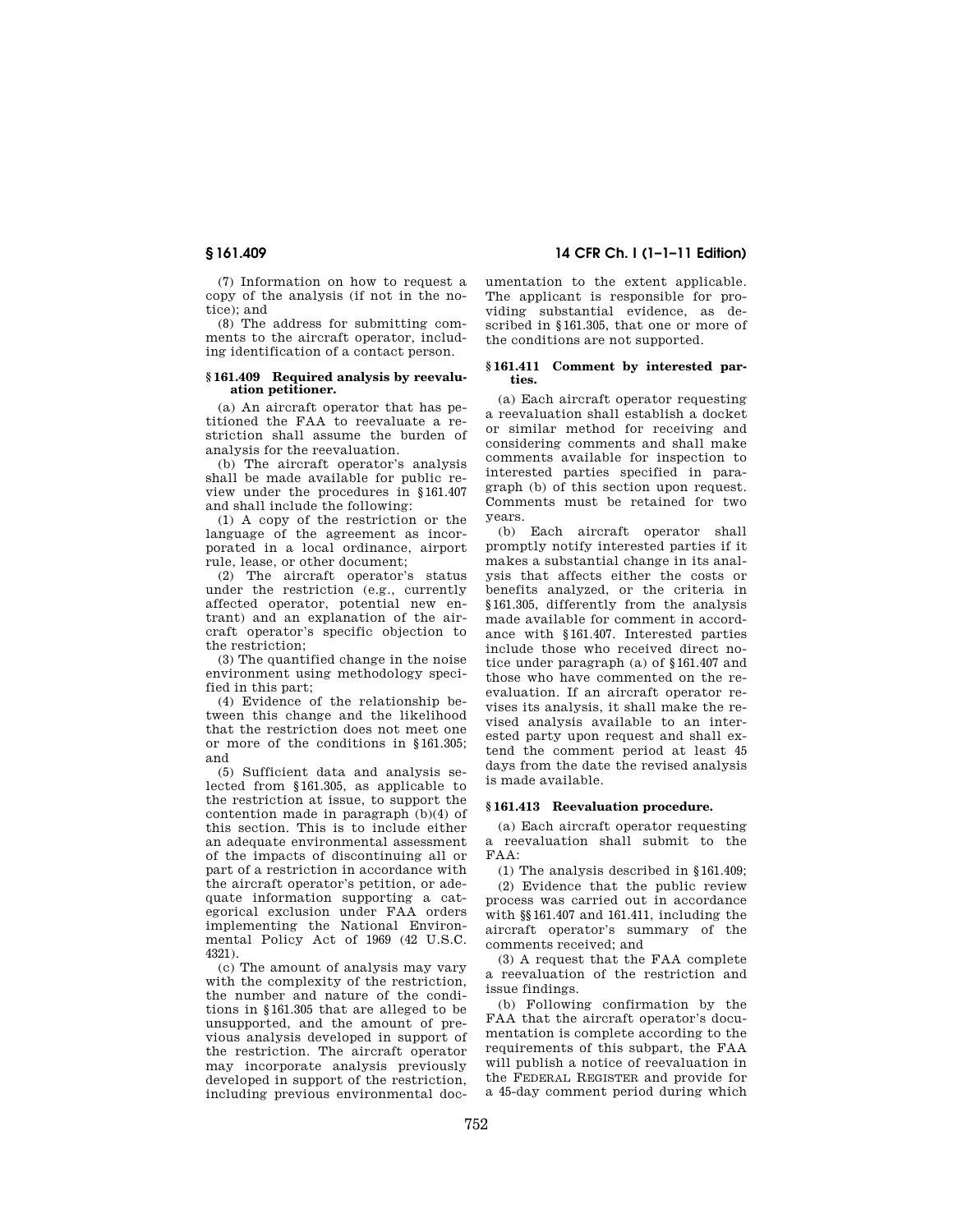interested parties may submit comments to the FAA. The FAA will specifically solicit comments from the affected airport operator and affected local governments. A submission that is not complete will be returned to the aircraft operator with a letter indicating the deficiency, and no notice will be published. No further action will be taken by the FAA until a complete submission is received.

(c) The FAA will review all submitted documentation and comments pursuant to the conditions of §161.305. To the extent necessary, the FAA may request additional information from the aircraft operator, airport operator, and others known to have information material to the reevaluation, and may convene an informal meeting to gather facts relevant to a reevaluation finding.

## **§ 161.415 Reevaluation action.**

(a) Upon completing the reevaluation, the FAA will issue appropriate orders regarding whether or not there is substantial evidence that the restriction meets the criteria in §161.305 of this part.

(b) If the FAA's reevaluation confirms that the restriction meets the criteria, the restriction may remain as previously agreed to or approved. If the FAA's reevaluation concludes that the restriction does not meet the criteria, the FAA will withdraw a previous approval of the restriction issued under subpart D of this part to the extent necessary to bring the restriction into compliance with this part or, with respect to a restriction agreed to under subpart B of this part, the FAA will specify which criteria are not met.

(c) The FAA will publish a notice of its reevaluation findings in the FED-ERAL REGISTER and notify in writing the aircraft operator that petitioned the FAA for reevaluation and the affected airport operator.

#### **§ 161.417 Notification of status of restrictions and agreements not meeting conditions-of-approval criteria.**

If the FAA has withdrawn all or part of a previous approval made under subpart D of this part, the relevant portion of the Stage 3 restriction must be rescinded. The operator of the affected airport shall notify the FAA of the operator's action with regard to a restriction affecting Stage 3 aircraft operations that has been found not to meet the criteria of §161.305. Restrictions in agreements determined by the FAA not to meet conditions for approval may not be enforced with respect to Stage 3 aircraft operations.

# **Subpart F—Failure To Comply With This Part**

## **§ 161.501 Scope.**

(a) This subpart describes the procedures to terminate eligibility for airport grant funds and authority to impose or collect passenger facility charges for an airport operator's failure to comply with the Airport Noise and Capacity Act of 1990 (49 U.S.C. App. 2151 *et seq.*) or this part. These procedures may be used with or in addition to any judicial proceedings initiated by the FAA to protect the national aviation system and related Federal interests.

(b) Under no conditions shall any airport operator receive revenues under the provisions of the Airport and Airway Improvement Act of 1982 or impose or collect a passenger facility charge under section 1113(e) of the Federal Aviation Act of 1958 if the FAA determines that the airport is imposing any noise or access restriction not in compliance with the Airport Noise and Capacity Act of 1990 or this part. Recision of, or a commitment in writing signed by an authorized official of the airport operator to rescind or permanently not enforce, a noncomplying restriction will be treated by the FAA as action restoring compliance with the Airport Noise and Capacity Act of 1990 or this part with respect to that restriction.

## **§ 161.503 Informal resolution; notice of apparent violation.**

Prior to the initiation of formal action to terminate eligibility for airport grant funds or authority to impose or collect passenger facility charges under this subpart, the FAA shall undertake informal resolution with the airport operator to assure compliance with the Airport Noise and Capacity Act of 1990 or this part upon receipt of a complaint or other evidence that an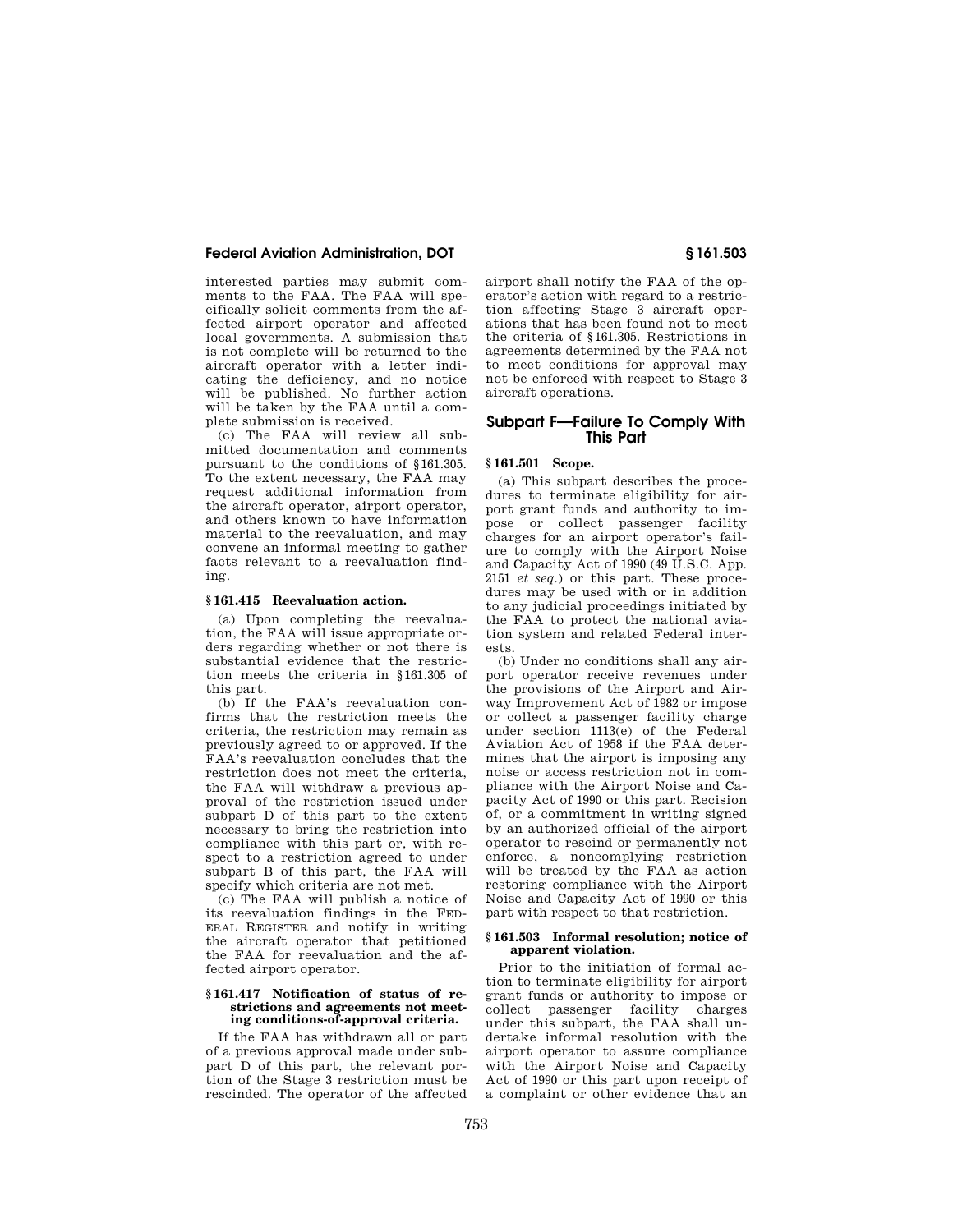airport operator has taken action to impose a noise or access restriction that appears to be in violation. This shall not preclude a FAA application for expedited judicial action for other than termination of airport grants and passenger facility charges to protect the national aviation system and violated federal interests. If informal resolution is not successful, the FAA will notify the airport operator in writing of the apparent violation. The airport operator shall respond to the notice in writing not later than 20 days after receipt of the notice, and also state whether the airport operator will agree to defer implementation or enforcement of its noise or access restriction until completion of the process under this subpart to determine compliance.

#### **§ 161.505 Notice of proposed termination of airport grant funds and passenger facility charges.**

(a) The FAA begins proceedings under this section to terminate an airport operator's eligibility for airport grant funds and authority to impose or collect passenger facility charges only if the FAA determines that informal resolution is not successful.

(b) The following procedures shall apply if an airport operator agrees in writing, within 20 days of receipt of the FAA's notice of apparent violation under §161.503, to defer implementation or enforcement of a noise or access restriction until completion of the process under this subpart to determine compliance.

(1) The FAA will issue a notice of proposed termination to the airport operator and publish notice of the proposed action in the FEDERAL REGISTER. This notice will state the scope of the proposed termination, the basis for the proposed action, and the date for filing written comments or objections by all interested parties. This notice will also identify any corrective action the airport operator can take to avoid further proceedings. The due date for comments and corrective action by the airport operator shall be specified in the notice of proposed termination and shall not be less than 60 days after publication of the notice.

(2) The FAA will review the comments, statements, and data supplied

# **§ 161.505 14 CFR Ch. I (1–1–11 Edition)**

by the airport operator, and any other available information, to determine if the airport operator has provided satisfactory evidence of compliance or has taken satisfactory corrective action. The FAA will consult with the airport operator to attempt resolution and may request additional information from other parties to determine compliance. The review and consultation process shall take not less than 30 days. If the FAA finds satisfactory evidence of compliance, the FAA will notify the airport operator in writing and publish notice of compliance in the FEDERAL REGISTER.

(3) If the FAA determines that the airport operator has taken action to impose a noise or access restriction in violation of the Airport Noise and Capacity Act of 1990 or this part, the FAA will notify the airport operator in writing of such determination. Where appropriate, the FAA may prescribe corrective action, including corrective action the airport operator may still need to take. Within 10 days of receipt of the FAA's determination, the airport operator shall—

(i) Advise the FAA in writing that it will complete any corrective action prescribed by the FAA within 30 days; or

(ii) Provide the FAA with a list of the domestic air carriers and foreign air carriers operating at the airport and all other issuing carriers, as defined in §158.3 of this chapter, that have remitted passenger facility charge revenue to the airport in the preceding 12 months.

(4) If the FAA finds that the airport operator has taken satisfactory corrective action, the FAA will notify the airport operator in writing and publish notice of compliance in the FEDERAL REGISTER. If the FAA has determined that the airport operator has imposed a noise or access restriction in violation of the Airport Noise and Capacity Act of 1990 or this part and satisfactory corrective action has not been taken, the FAA will issue an order that—

(i) Terminates eligibility for new airport grant agreements and discontinues payments of airport grant funds, including payments of costs incurred prior to the notice; and